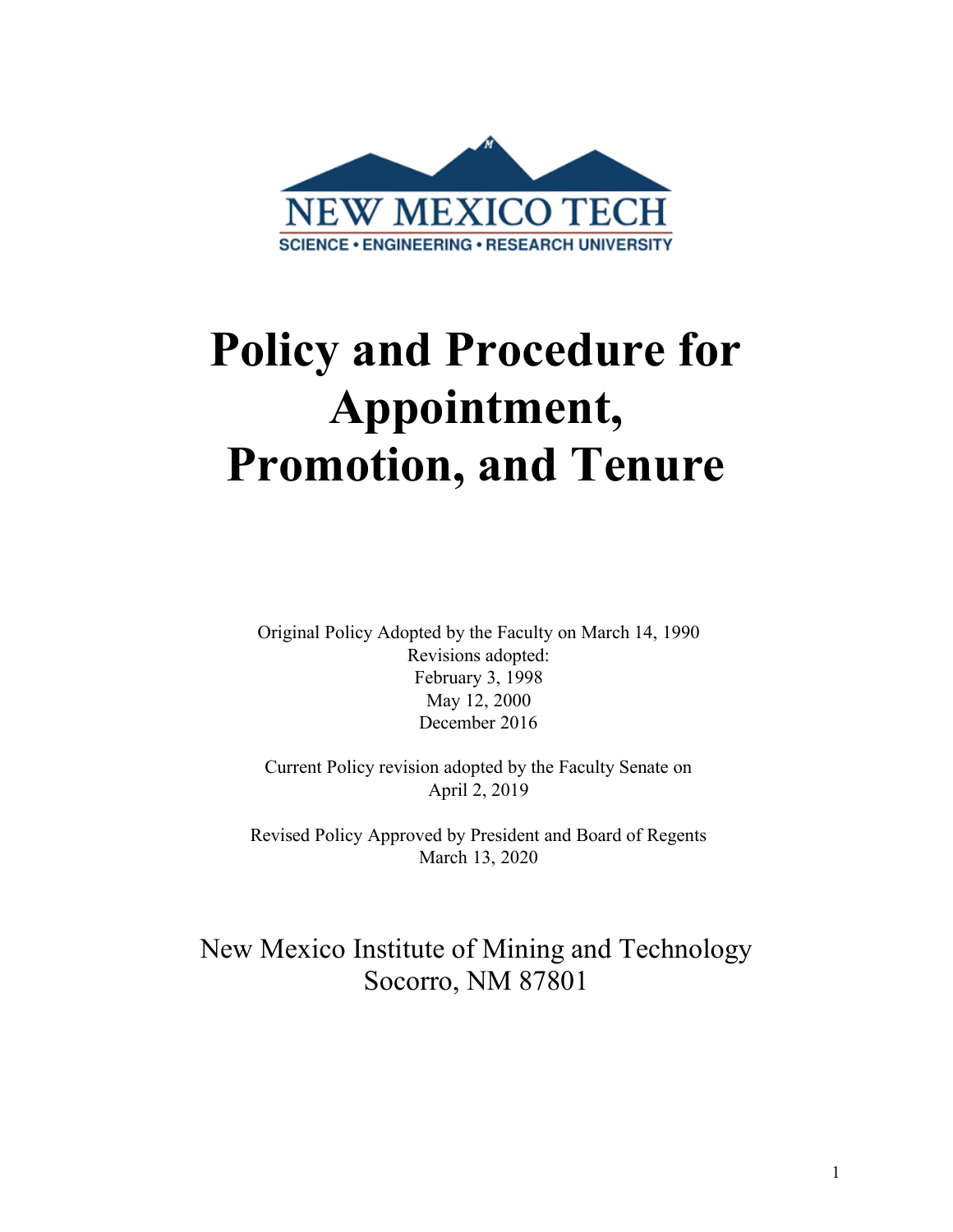# **POLICY FOR APPOINTMENT, PROMOTION, AND TENURE**

- I. Criteria for Appointment, Promotion, and Tenure
	- A. Teaching
	- B. Scholarly Activity: Research and Creative Work
	- C. Service
		- 1. Professional Service
		- 2. Institute and Public Service
- II. Policy for hiring faculty with Tenure
	- A. Associate Professor Rank
	- B. Full Professor Rank
- III. Professional Appointments
	- A. Professor
	- B. Associate Professor
	- C. Assistant Professor
	- D. Visiting Appointment
	- E. Adjunct Appointment

# **PROCEDURES FOR APPOINTMENT, PROMOTION, AND TENURE**

- I. Initial Appointment
- II. Tenure and/or Promotion to Associate Professor
	- A. Tenure Committee Formation
	- B. Candidate's Review File
	- C. Annual Tenure Review
	- D. Non-reappointment
	- E. Final Tenure Review
		- 1. Teaching Evaluation
		- 2. Research and Creative Work Evaluation
		- 3. Internal Review
		- 4. External Review
		- 5. Committee Recommendation
- III. Promotion or Appointment to Full Professor Other Procedure Information
- IV. Other Procedure Information

# **APPENDIX**

- I. Important Dates and Processes in Procedures for Appointment, Promotion, and Tenure New Mexico Institute of Mining and Technology
- II. Guidelines for the assessment of candidates for promotion to full Professor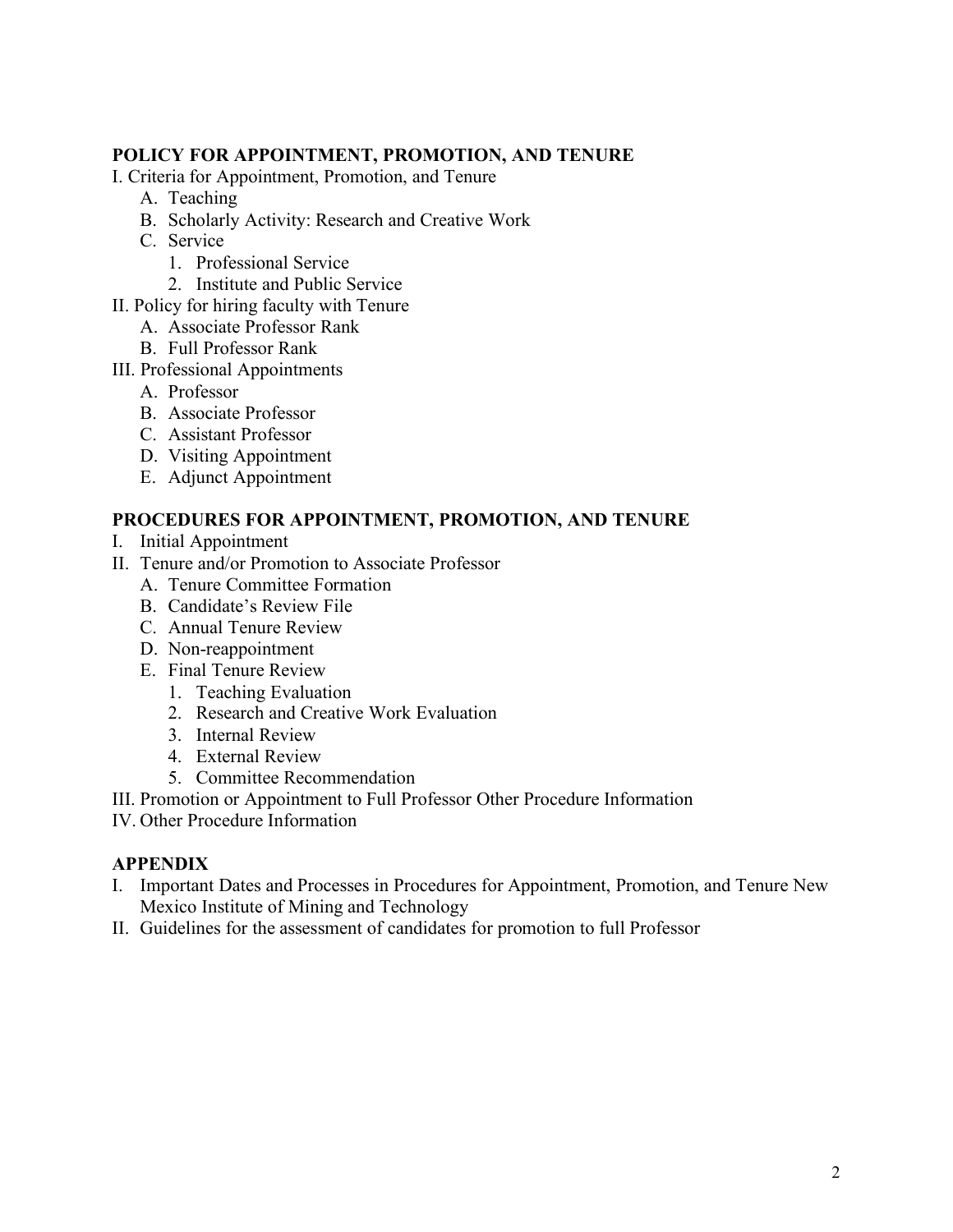# **New Mexico Institute of Mining and Technology POLICY FOR APPOINTMENT, PROMOTION, AND TENURE**

#### **I. Criteria for Appointment, Promotion and Tenure**

The candidate will be evaluated with respect to the proposed rank and duties, considering the record of the candidate's performance in the areas of (1) teaching, (2) research and other creative work, (3) professional service and Institute service including professionally related service to students, community, state, nation, and world. In evaluating the candidate's achievements within these areas, the review committee shall exercise reasonable flexibility, balancing where the case requires, heavier commitments and responsibilities in one area against lighter commitments and responsibilities in another. Considering both internal and external assessments of the candidate's ability and promise, the review committee must judge whether the candidate is engaging in a sound and productive scholarly program. The scholarly work should be predominately in the field for which the candidate was hired.

The review committee must take care to apply the criteria with sufficient accuracy but flexibility. Superior intellectual attainment, as evidenced both in teaching and in research or other creative achievement, is an indispensable qualification for appointment or promotion to tenured positions. Insistence upon this standard is necessary for maintenance of the Institute's dedication to the discovery and transmission of knowledge.

The criteria set forth below are intended to serve as guides in evaluating the candidate, not to set boundaries to the kinds of performance that may be considered.

#### *A. Teaching*

Effective teaching is essential to the achievement of tenure and promotion. Under no circumstances will a tenure commitment be made or promotion granted unless there is clear documentation of ability and diligence in teaching. In judging the effectiveness of a candidate's teaching, the committee should consider the following: the candidate's present command of the subject; continuous learning in the subject area; ability to organize material and to present it with force and logic; ability to arouse curiosity in beginning students and to stimulate advanced students to work creatively; capacity to awaken in students an awareness of the relationship of the subject to other fields of knowledge; and the extent and skill of the candidate's participation in the academic advising and general guidance of students. The committee should clearly indicate the sources of evidence considered in its appraisal of teaching skill.

While no single set of criteria can apply equally to all circumstances, the types of evidence, which should be considered in assessing teaching effectiveness, include the following: a) opinions of other members of the candidate's department, especially when based upon such things as class visitations, attendance at public lectures or lectures presented to professional societies, or the candidate's performance in courses prerequisite to those of the evaluator; b) written opinions provided by students; c) written opinions provided by graduates who have achieved professional success since leaving the Institute; d) the number and caliber of students attracted to the program by the candidate's reputation as a teacher and an academic leader; e) the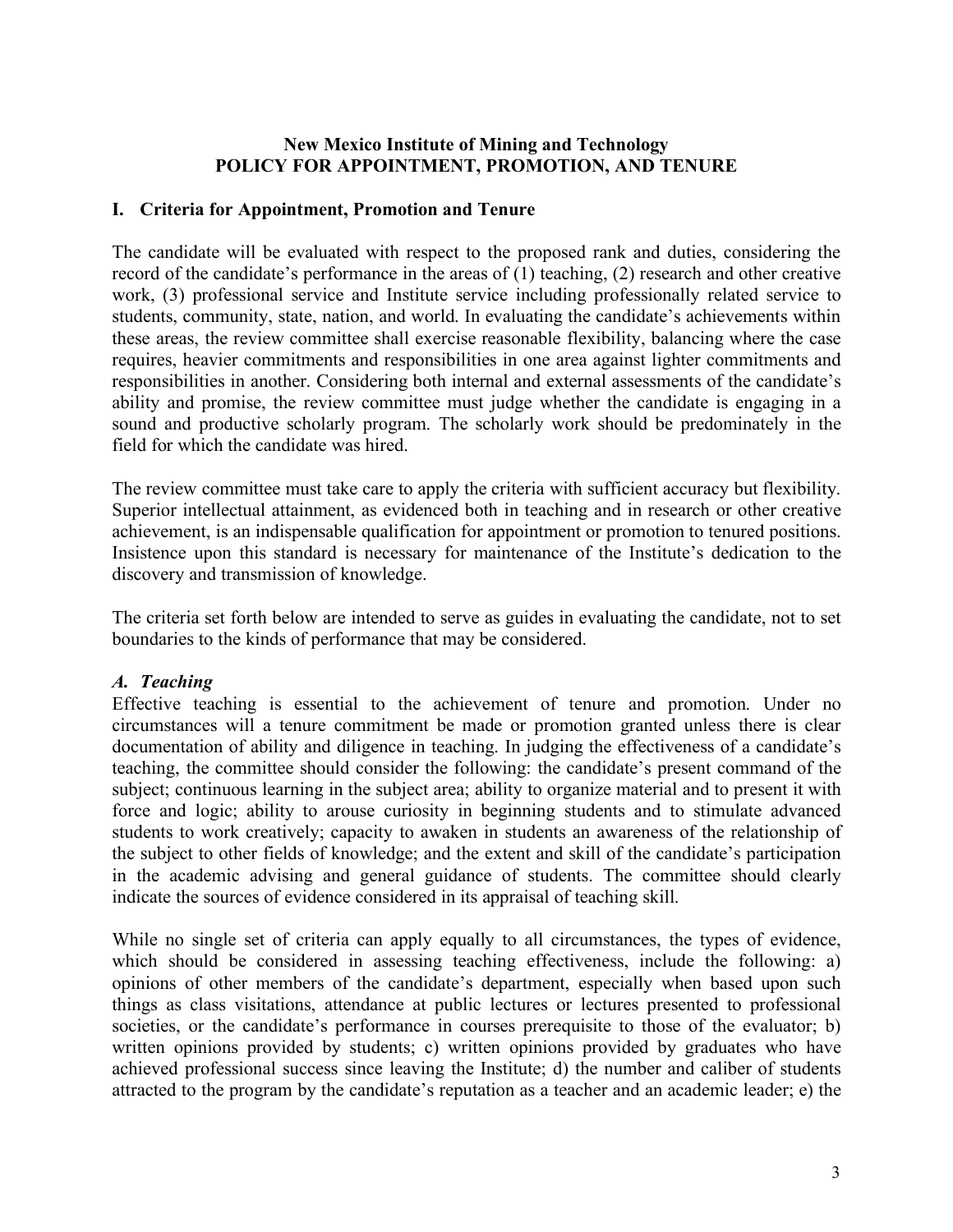number and caliber of the students guided in research and creative activity by the candidate; and f) development of new and effective programs and techniques of instruction.

It is important to emphasize that teaching activity extends beyond the classroom and involves academic and personal counseling activities (including referrals), and research advising. The committee should also pay due attention to the variety of demands placed on instruction by the types of teaching called for in various disciplines and at various levels.

# *B. Scholarly Activity: Research and Creative Work*

Evidence of a productive and creative mind should be sought in the candidate's published research or literary and artistic creation. Publications and other creative accomplishments should be evaluated, not merely enumerated. The evaluation of scholarly activities should be based on scholarly achievement, as evidenced by quality and quantity of all creative and independent work in accordance to the candidate's area of expertise, discipline and academic department. Work in progress should be considered.

In ascertaining expectations within a field or discipline, account should be taken of the type and quality of creative activity normally expected in the candidate's field of scholarship or research. To ascertain those expectations, informed reviews by the candidate's peers should be considered important evidence. This should be represented implicitly by the peer-reviewed papers and proposals of the candidate, and explicitly by letters and external reviews solicited by the tenure committee.

Scholarly products might include, but are not limited to, manuscripts published in refereed journals, books, book chapters, reviews, and presentations at professional meetings. The quality of these products should be evaluated through consideration of factors such as the number of citations, the editorial standards of the journals in which articles appear, published reviews, and the assessments of other Institute faculty and solicited external reviewers.

The quality of scholarly accomplishments can be evidenced in part by the ability to raise funding from grants and contracts, especially those that support students. This evidence must be evaluated in the context of differing levels of external support in different disciplines and differing disciplinary expectations of scholarly activity. The candidate's recognized practical innovations such as inventions, designs, and patents should be considered as evidence. Other creative accomplishments that are not in the category of academic publications could include fiction, poetry, music composition, conducting, performances, exhibitions, and other forms of creative activity. Honors or awards from professional societies for research or creative activity are evidence of a high quality of accomplishment.

In all cases the evidence should be assessed in light of the expectation that the candidate will show continued scholarly development and productivity during their probationary period at the Institute. The assessment of the quality and quantity of accomplishments should be based primarily on accomplishments at the Institute.

# *C. Service.*

An appropriate amount (depending on the faculty member's terms of employment) of service to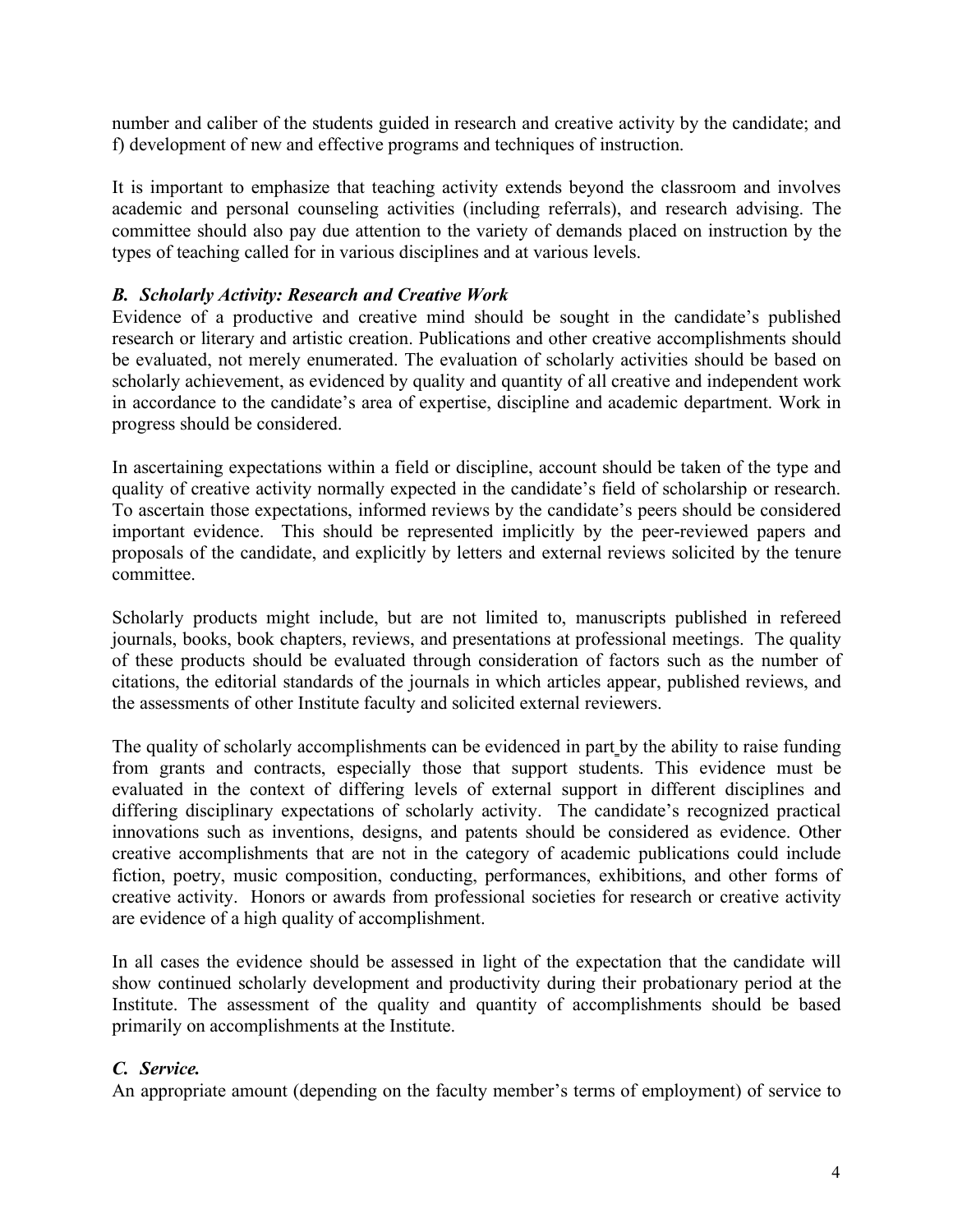both the profession at large and to the Institute (including professionally related community service) is expected of all faculty.

#### *1. Professional Service*

Service and participation in professional organizations and their activities are important aspects of faculty development. In evaluating the level of the candidate's professional participation and leadership, the committee should consider the following: offices held in professional organizations; service to a journal as a member of the editorial staff, regular contributor, or reviewer; organization of professional meetings and symposia; participation in meetings, symposia and short courses; involvement in educational or professional accreditation; honors such as service medals, prizes, and honorary appointments; or such other factors as the committee may perceive to gauge the extent of professional reputation and service. Good professional standing is taken for granted, but indications of leadership outside the classroom are sought for promotion and tenure.

#### *2. Institute and Public Service.*

The faculty play an important role in the administration of the Institute and in the formulation of its policies. Recognition should, therefore, be given to scholars who prove themselves to be able administrators and who participate effectively and imaginatively in faculty government and the formulation of departmental, college, and Institute policies. Services by members of the faculty to the community, state, nation, and world, both in their special capacities as scholars and in areas beyond those special capacities when the work done is at a sufficiently high level and of sufficiently high quality, should likewise be recognized as evidence for promotion. Similarly, contributions to student welfare through service on student-faculty committees and as advisers to student organizations should be recognized as evidence.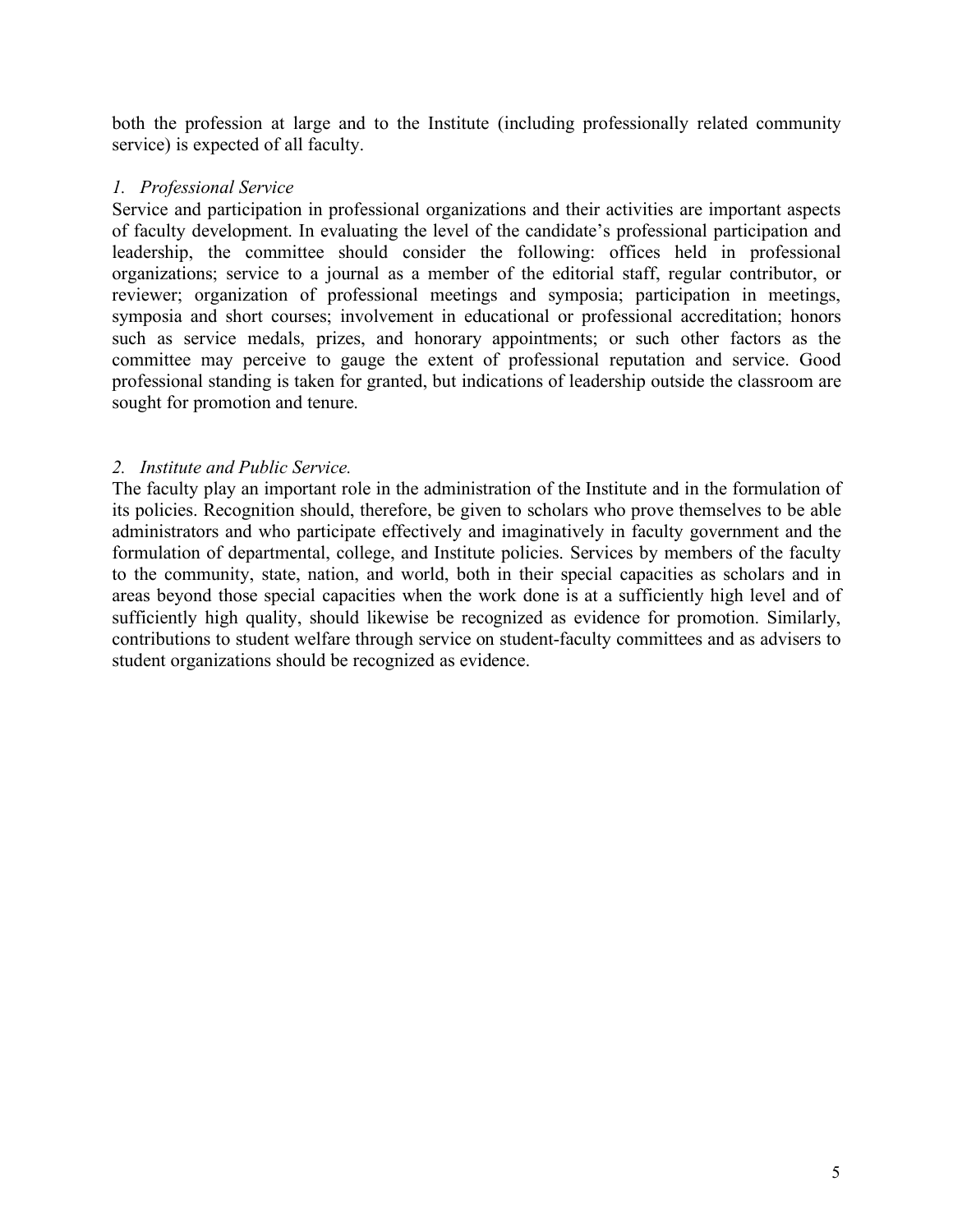# **II. Policy for hiring faculty with tenure**

In cases where an Institute academic department wishes to pursue hiring with tenure (i.e., faculty who have already earned tenure elsewhere), the following procedures should be followed, as a function of hiring rank.

#### *A. Associate Professor Rank:*

The committee will request the candidate's curriculum vitae and tenure packet required for the candidate's tenured faculty appointment at another institution. The candidate can also supply documentation of additional accomplishments since the tenure promotion.

The hiring committee, upon receiving the documents, will review them, and may request additional material from the candidate (e.g., recommendation letters, recent student teaching and/or peer research evaluations, etc.). While evaluating the candidate's qualifications, the hiring committee should apply the current tenure-and-promotion appointment criteria of NMT. Based on the candidate's qualifications, the committee will provide a letter to the department for approval recommending hiring with immediate tenure, or a reduced provisional period before granting tenure.

Upon department approval, the hiring committee will compile all documentation, including the department's recommendation, which will be forwarded for review and approval (in sequence) to the Department Chair, the Dean of the Instructional Unit, the Vice-President for Academic Affairs, and the President of the Institute. If approved by each, the President will ask the Board of Regents to approve tenure, approve a shortened probationary period before consideration of tenure, or take other appropriate action.

# *B. Full Professor Rank:*

The Hiring Committee will request the candidate's curriculum vitae and the professorship promotion packet required for the candidate's full Professor appointment at another institution. The candidate can also supply documentation of additional accomplishments since the awarding of the rank of full Professor.

The hiring committee, upon receiving the documents, will review them and may request additional material from the candidate. While evaluating the candidate's qualifications, the hiring committee should apply the current Institute criteria for promotion to full Professor. Based on the candidate's qualifications, the committee may provide a letter to the department for approval recommending hiring at the rank of full Professor with tenure.

Upon department approval, the hiring committee will compile all documentation, including the department's recommendation, which will be forwarded for review and approval (in sequence) to the Department Chair, the Dean of the Instructional Unit, the Vice-President for Academic Affairs, and the President of NMT. If approved by each, the President shall ask the Board of Regents to approve tenure, approve a shortened probationary period before consideration of tenure, or take other appropriate action.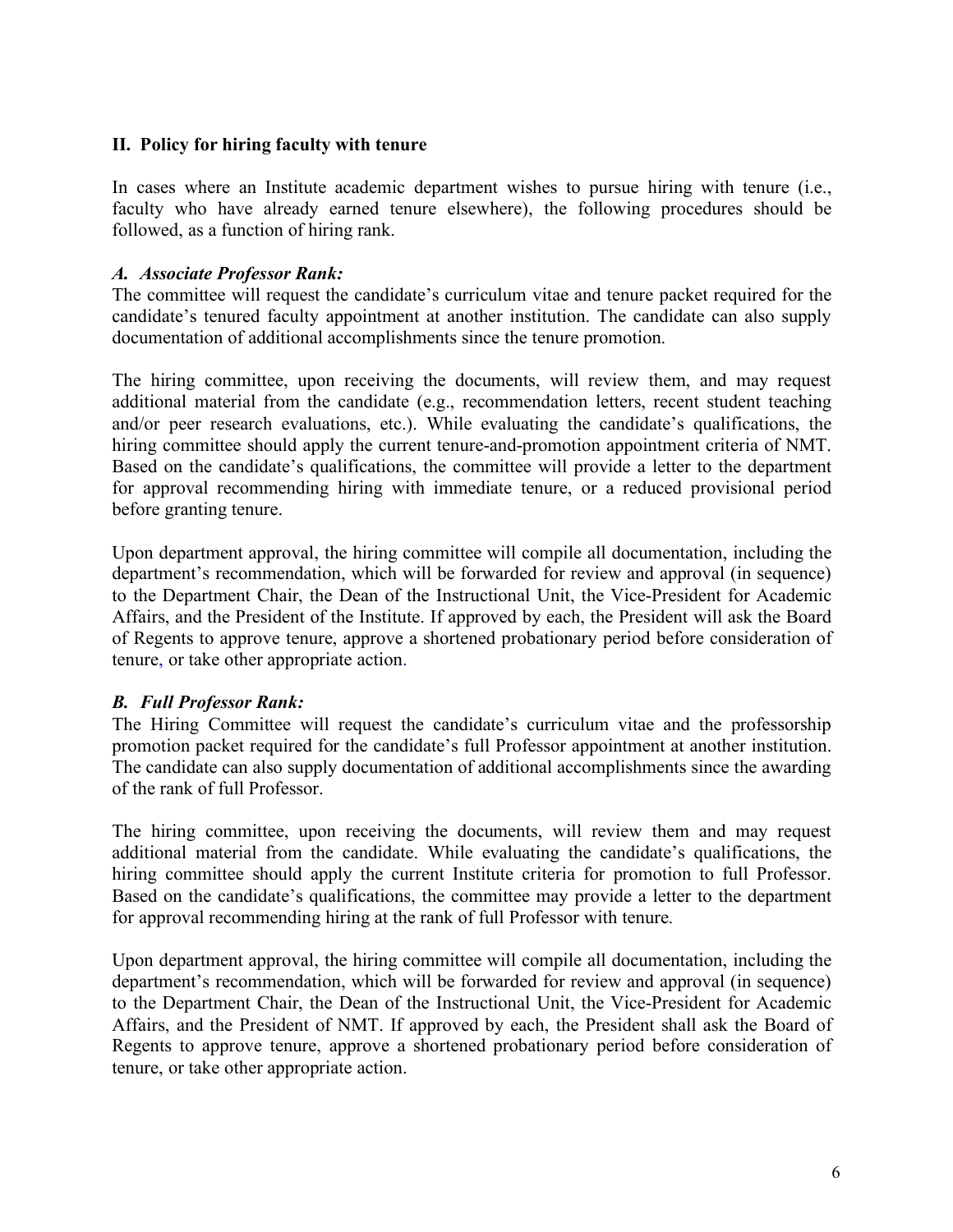# **III.Professional Appointments**

The professorial appointments at the Institute include the three customary professorial ranks: full Professor, Associate Professor, and Assistant Professor. In addition, the Institute recognizes two other professorial appointments: Visiting (Instructor, Assistant, Associate or Professor) and Faculty Adjunct.

# *A. Professor*

The rank of Professor is the highest rank attainable in the academic profession. Appointment or promotion to this rank therefore requires evidence of exceptional distinction by a combination of leadership, accomplishment, and service in the scholarly, teaching, educational, and general intellectual life of the Institute or wider academic community. In itself, a long period of service does not justify promotion to the rank of Professor.

# *B. Associate Professor*

The rank of Associate Professor requires evidence of both significant past accomplishments and future promise. Such accomplishments must be distinctive, and not merely average or adequate.

# *C. Assistant Professor*

The rank of Assistant Professor requires evidence of exceptional future promise and preparation for an academic career.

# *D. Visiting Appointment*

A distinguished scholar who is a member of the faculty of another institution may be eligible for appointment as Visiting (Instructor, Assistant, Associate, or Professor) on a year-to-year basis or for part of the year. Such an appointment carries no implication of academic tenure.

# *E. Adjunct Appointment*

A practitioner, or a research scientist or engineer, who has developed a high level of expertise in fields of particular importance to the Institute, and who demonstrates a deep commitment to teaching and/or research, may be eligible for appointment as faculty adjunct. An adjunct appointment carries no implication of academic tenure.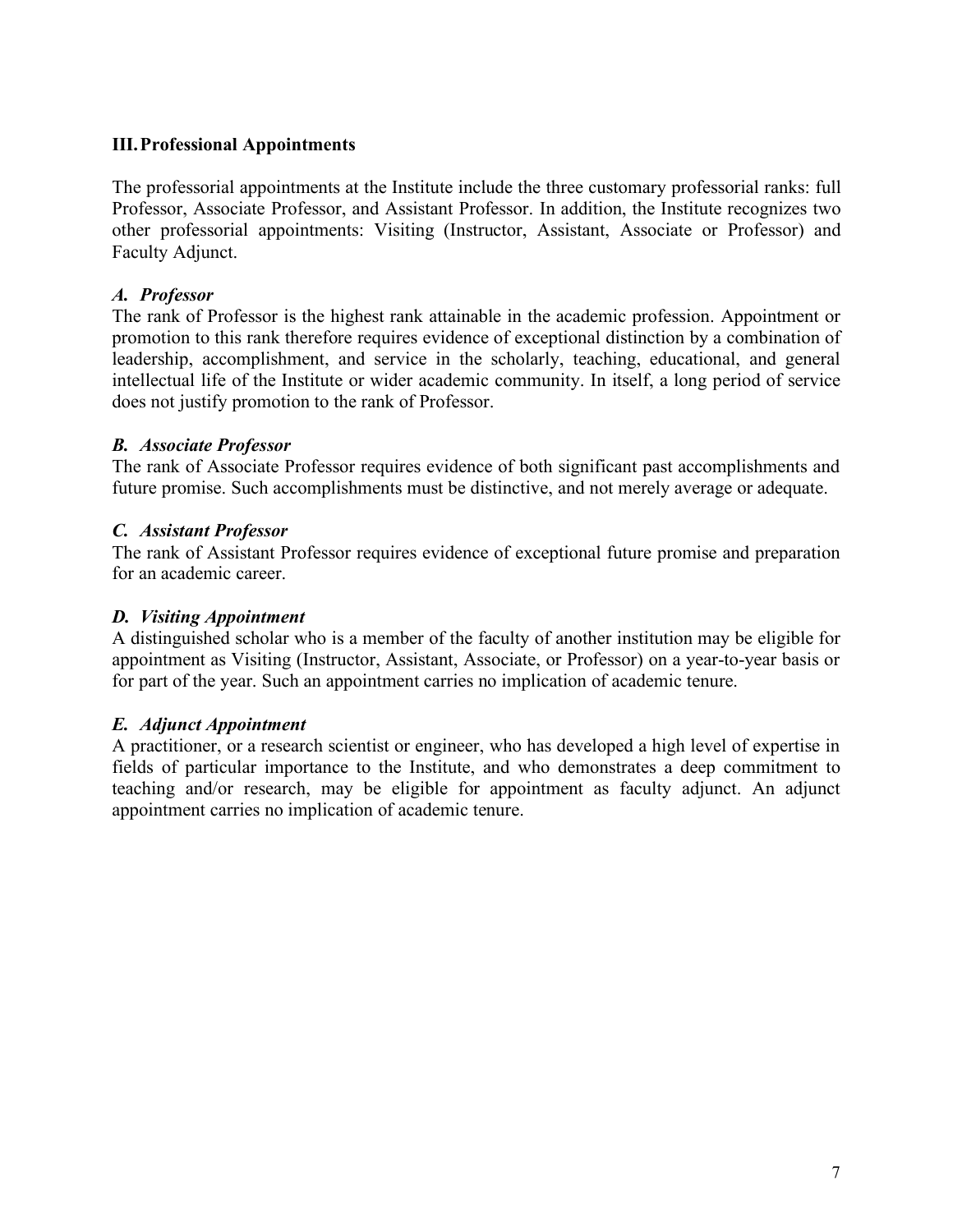#### **New Mexico Institute of Mining and Technology PROCEDURES FOR APPOINTMENT, PROMOTION, AND TENURE**

To maintain standards, promotion to successive professorial ranks involves an increasing measure of participation and review by the Vice President for Academic Affairs, his/her appointment of review committees, and the President of the Institute; and the consideration of both internal and external assessments of the candidate's ability and promise. In order to ensure the highest academic standards, recommendations for tenure or promotion are made on the basis of a most thorough and considered review, based upon the documented evidence, at each level, including the tenure review committee, Department Chair, Graduate Dean, Vice President for Research, Vice President for Academic Affairs, and President. Final approval of all academic appointments, promotions, and tenure rests with the Board of Regents.

Appointment, tenure and promotion are granted only through the process described here and in the accompanying Policy and Procedure for Appointment, Promotion, and Tenure statement. That is, by a positive and systematic evaluation process culminating in an explicit decision of the Board of Regents.

#### **I. Initial Appointment**

The initial appointment will be made after a competitive search. The search committee will be appointed by the Vice President for Academic Affairs on recommendation of the Department Chair. The committee will consist of five to seven faculty or research staff members. If possible, a majority of the committee should be members of the department. In order to ensure uniformly high standards, at least two members must be faculty members from other departments. The Vice President for Academic Affairs will appoint the chair. The committee will recommend the candidate to the Department Chair and, after obtaining approval, to the Vice President for Academic Affairs. The candidate recommended for appointment must have at least three outside letters of evaluation, and must have presented a seminar, open and advertised, to the entire Institute academic community. The recommended candidate must show promise of sustained distinction in the areas of teaching, research or creative activity, and service to the profession and Institute, including professionally related service to students, community, state, nation, and world. All appointments are subject to approval by the President and the Board of Regents.

The initial appointment at all levels is normally considered probationary. Tenure can only be awarded at the time of appointment through the procedures outlined in the Policy for hiring faculty with tenure.

#### **II. Tenure and/or Promotion to Associate Professor**

Promotion to Associate Professor and tenure are normally considered together. Tenure and promotion must be granted to assistant professors within seven years of service only at the Institute, if they remain employed at the Institute. The promotion and tenure decision will not normally be made prior to the fifth year of service. If the original appointment is at a rank higher than that of Assistant Professor, then the tenure decision will be taken alone. Unless tenure is granted at the time of appointment, tenure will not normally be granted to Associate and full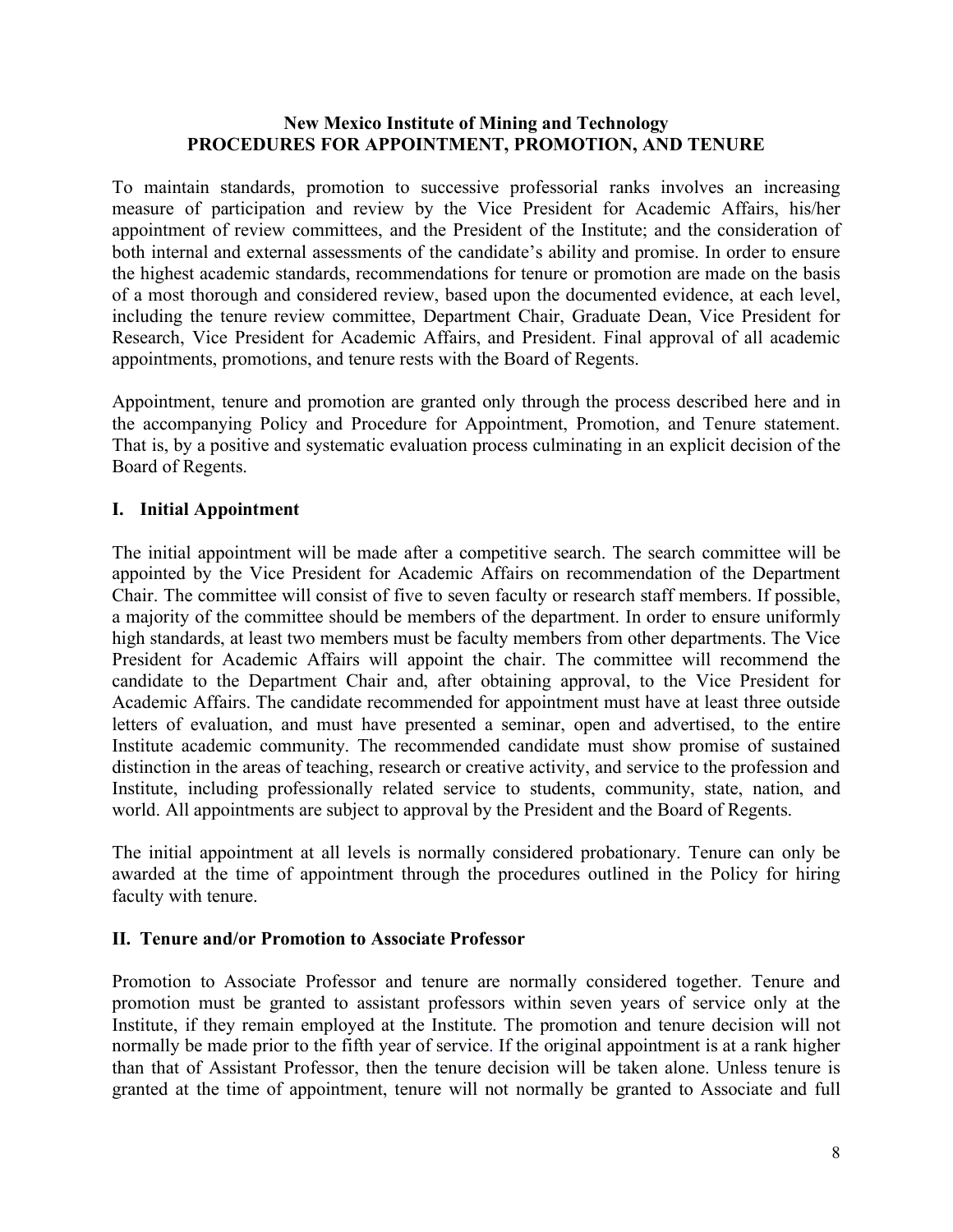Professors prior to the third and second years, respectively, of service at the Institute. Tenure appointments will not be made in the ranks of Instructor, Assistant Professor, Visiting appointments or Faculty Adjunct appointments.

# *A. Tenure Committee Formation*

A tenure (and promotion) committee will be formed for each Assistant Professor, non-tenured Associate and full Professor within three months of the candidate's initial appointment. The committee will consist of five tenured Associate or full Professors appointed by the Vice President for Academic Affairs, on recommendation of the Department Chair. At least two of the committee members will come from outside of the department. The Vice President for Academic Affairs will appoint one member as the chair. In order to ensure the independence of the administrative appraisal and recommendation, it is desirable that administrators signing recommendations on the tenure report not also be members of the tenure committee. It is desirable that Department Chairs not be members of tenure committees for faculty within their departments. However, in some circumstances it may be necessary for a Chair to serve (e.g., small departments, rotating chair assignments), in which case the Chair may serve but shall not be the Chair of the tenure committee. In small departments, insufficient to form a tenure committee, a reviewer or reviewers from outside the Institute may be appointed. The Vice President for Academic Affairs may replace committee members if necessary or appropriate.

# *B. Candidate's Review File*

Each year the candidate will prepare and submit an annual review file, addressing the issues discussed in the Institute's Policy and Procedure for Appointment, Promotion, and Tenure, and following the format specified by the department. Proper preparation and completeness of each candidate's review file is essential for the uninterrupted progress of a formal tenure and promotion review process. The candidate is expected to provide a current and complete curriculum vitae which is organized in a clear and coherent manner, with appropriate dates of various items and logical groupings or categories related to the department's criteria for teaching, research and creative work, and service. This will be submitted to the tenure committee chair by January 15.

# *C. Annual Tenure Review*

Each year the tenure committee will review the candidate's review file and, if necessary, request additional information from the candidate. The committee will then meet, evaluate the candidate's progress, and report its findings in writing on the Probationary Faculty Appraisal Form. The committee will meet with the candidate in person each year to review the expectations for progress. This meeting will be held prior to the submission of the Probationary Faculty Appraisal Form to the Department Chair, the Vice President for Academic Affairs, and the candidate, which must be submitted by February 15. The candidate will also receive a copy of the committee report each year at this stage of the review. The candidate may submit a memo in response to the committee's report to accompany the committee's report to the Department Chair and Vice President for Academic Affairs, by February 22.

By March 1, the Department Chair will submit his/her comments on the Probationary Faculty Appraisal Form to the Vice President for Academic Affairs. The Probationary Faculty Appraisal Form should be returned to the committee and candidate by May 1 in order to provide the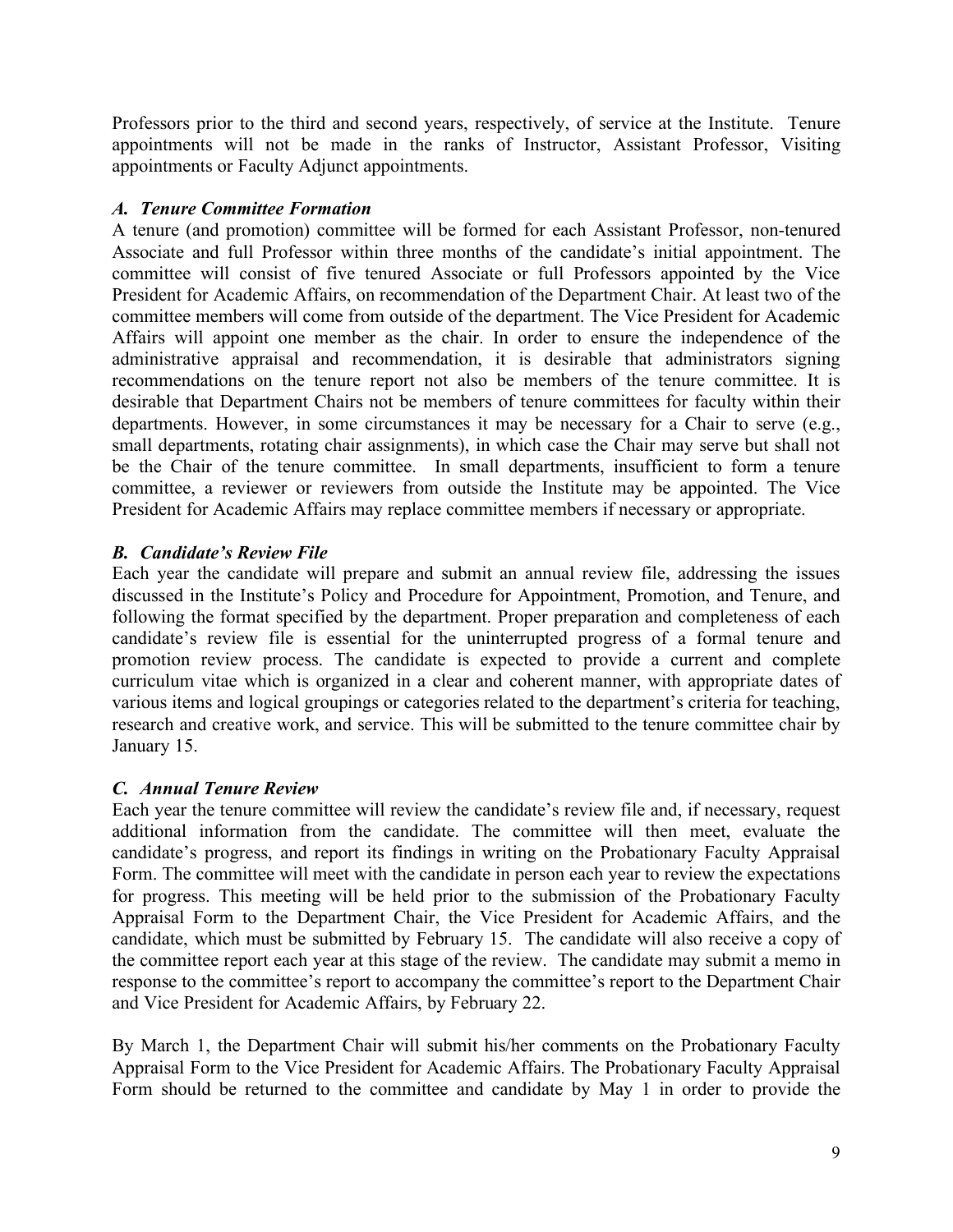candidate with complete feedback in time to adjust plans for the remainder of the year.

Prior to the first year review, the tenure committee chair and available committee members will meet with the candidate to describe their expectations for the candidate regarding teaching, research and creative work, and service, with respect to the particular discipline and approved department guidelines. The committee will also identify expectations for the tenure review file. which includes providing the applicable template and specifying any additional information to be included. This meeting should be held well before January 15 to allow the candidate time to assemble the annual tenure review file.

The candidate may petition the Vice President for Academic Affairs for an additional probationary year, provided the candidate is clearly making good progress toward tenure. The additional year should not be used to prolong probation for a candidate making insufficient progress.

# *D. Non-reappointment*

Tenure committees may conclude the candidate is making insufficient progress during any probationary year. If the tenure committee finds that the candidate is making insufficient progress, it will send to the Vice President for Academic Affairs a recommendation of nonreappointment. This notice will be sent in accordance with the schedule outlined in Section II D 1 of the Institute's Regulations Governing Academic Freedom and Tenure. This schedule requires that a preliminary, if not a final, recommendation of non- reappointment should be included on the February 15 submittal of the Probationary Faculty Appraisal Form.

# *E. Final Tenure Review*

The final tenure review will be initiated in May of the academic year before the academic year of the tenure decision. By August 15 of the same year that the final review is initiated, the candidate will submit the final review file to the tenure committee chair.

The Policy and Procedure for Appointment, Promotion, and Tenure provides specific guidance on the criteria, the types of evidence which should be considered, and the methods for evaluation of performance in teaching, research and creative work, and Institute and public service. Clearly all three areas are important, but excellence in teaching, and research or creativity, is essential for tenure. The Policy states that "superior intellectual attainment, as evidenced both in teaching and in research or other creative achievement, is an indispensable qualification for appointment or promotion to tenure positions."

# *1. Teaching Evaluation*

For teaching, the Policy states that "the committee should clearly indicate the sources of evidence considered in its appraisal of teaching skill." According to the Policy, the types of evidence include a range of assessments from other members of the candidate's department, students, graduates, and the number and caliber of students attracted to the candidate's teaching and research programs. In order to ensure quality teaching at the Institute, it is recommended that the tenure committee conduct interviews with advisees and students who have taken courses from the candidate. The Registrar can provide a list of randomly selected students to interview.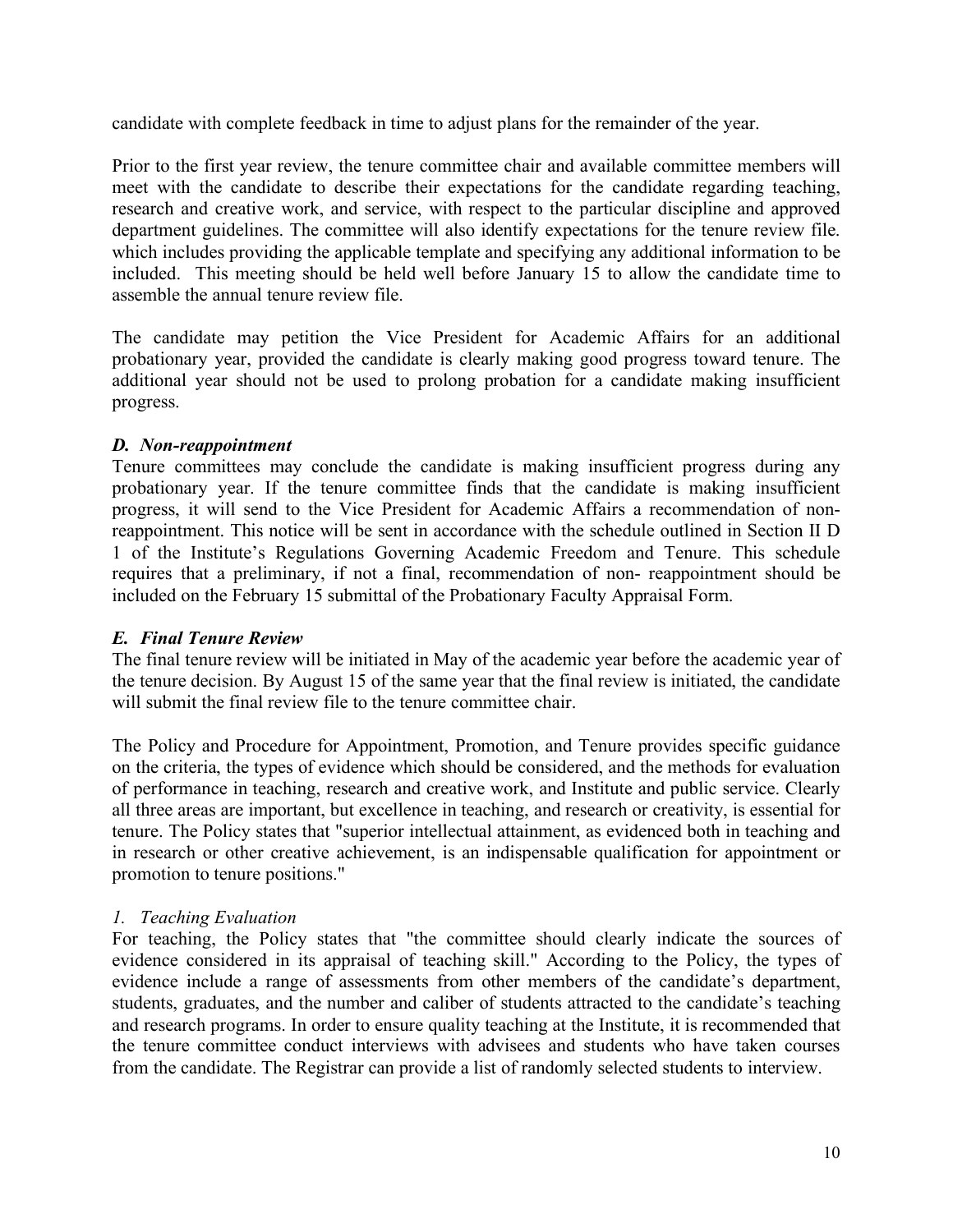#### *2. Research and Creative Work Evaluation*

For research and creative work, there should be evidence that the candidate is continuously engaged in research or creative activity of high quality and significance. Although every candidate for tenure is different, there should be a basis of comparison within the Institute of previously tenured faculty. Opinions should be sought on the standards at comparable institutions. Tenure decisions should be made that will ensure that the Institute not only maintains but also increases its standards of excellence.

#### *3. Internal Review*

Letters will be invited from all tenured department members, tenured Institute faculty, and research staff. These letters are for internal review of the candidate, but are not to be sent as part of the external review. Letters of evaluation collected by the candidate are not appropriate to be included in the final tenure packet.

#### *4. External Review*

The tenure committee will obtain written letters from no less than five distinguished outside reviewers who work in the same field as or a closely related field to the candidate. The external reviewers should include an appropriate balance of tenured faculty members, research staff, and other professionals (e.g., a traditional tenure-track faculty member may have external reviews entirely by tenured faculty members at other universities; a tenure-track faculty member with a higher than usual research expectation may have reviewers including tenured faculty members, research staff at National Laboratories, or industry researchers). The candidate will be asked to suggest possible outside reviewers. In addition to the reviewers suggested by the candidate, the committee chair must solicit letters from other distinguished individuals who should be familiar with the candidate's work. The collected letters will include at least four outside reviewers with no conflict of interest with, or bias toward, the candidate (e.g., dissertation advisor, coauthors, collaborators on sponsored research, supervisor, etc.). Any such external reviewer must be clearly identified in the final tenure recommendation.

The tenure committee chair is responsible for informing outside reviewers of the criteria and procedures for evaluating candidates for tenure and promotion at the Institute, including the expectations for teaching, research or creativity, and service. External reviewers should agree to perform the review before the candidate's tenure package is delivered. Tenure committee chairs should send the candidate's review file, a copy of the Institute's current Policy and Procedure for Appointment, Promotion, and Tenure, and a copy of any current published departmental tenure expectations to each outside reviewer.

#### *5. Committee Recommendation*

The tenure committee will meet with the candidate before submitting its final recommendation and share its final recommendation with the candidate. The committee may share and discuss external review comments with the candidate only through a process that prevents revealing the identity of the reviewers. The candidate should be reminded that the committee recommendation is only its recommendation and that the administration and Board of Regents make all final tenure decisions, which may be different from the committee recommendation.

The tenure committee will send its recommendation with supporting documentation, along with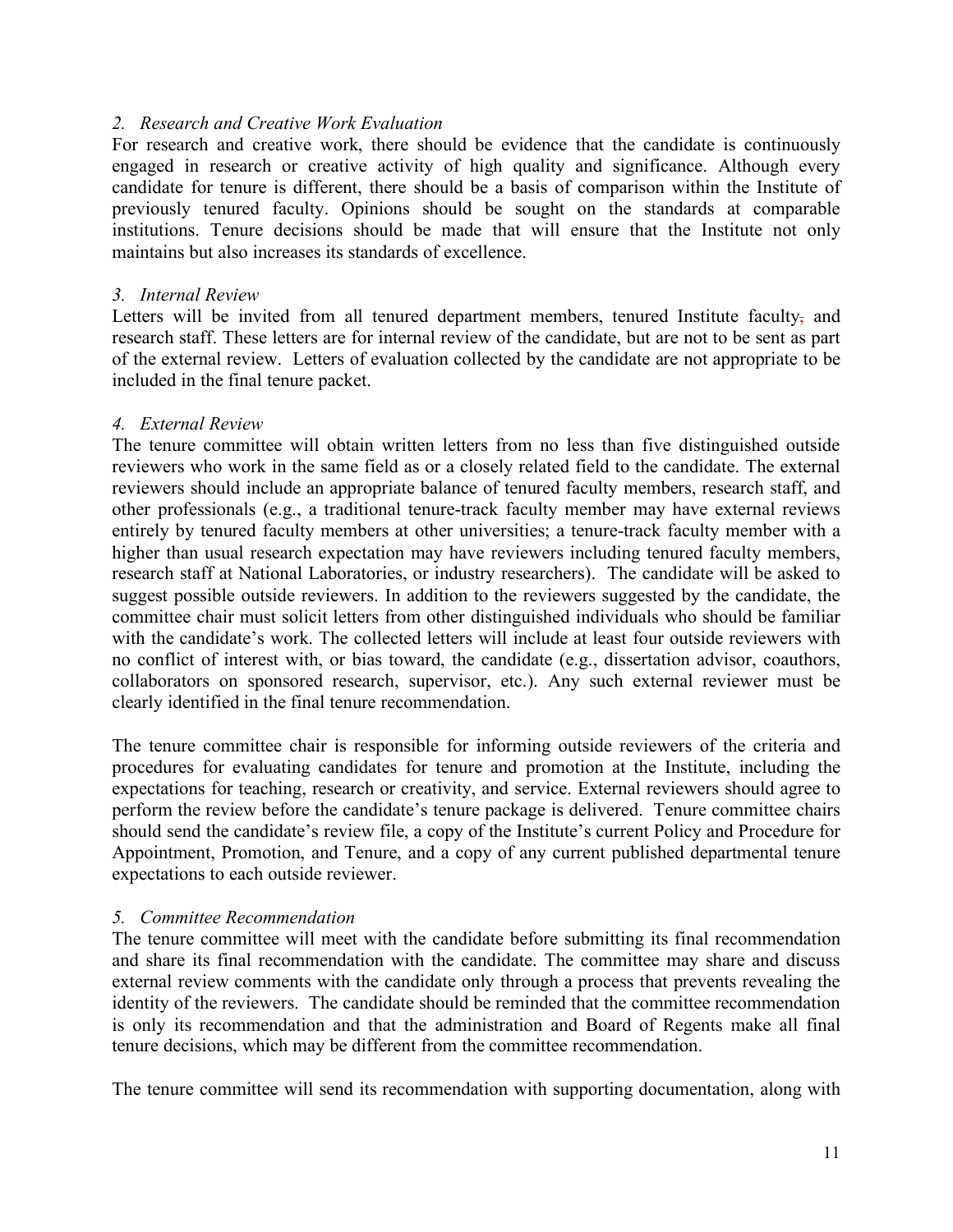any minority opinions, to the Department Chair and Vice President for Academic Affairs by December 15 of the tenure decision academic year. The recommendation will include formal internal and external assessments of the candidate's ability and promise, following the criteria set forth in the Policy and Procedure for Appointment, Promotion, and Tenure. Internal and external letters should be assembled in a separate section of the report that will be kept confidential from the candidate. Unattributed excerpts from such letters may be included in the report. It is essential that the recommendation of the tenure committee, for every review but especially in the decision year, make an informed and complete argument supporting the committee's recommendation. Evidence should be cited, including specifics from the letters of the outside reviewers, details about the candidate's teaching and publishing achievements, and discussion of the candidate's professional service. In the final analysis, the committee's recommendation must provide convincing supporting evidence for its recommendation. The final tenure recommendation will be shared with the candidate, but all information pertaining to the identity of the external reviewers will remain in a separate document, which will not be shared with the candidate.

The Department Chair shall review the tenure package and committee recommendation and forward his/her own recommendation to the Vice President for Academic Affairs by January 15.

The Vice President for Academic Affairs shall review the recommendations and forward the package with his/her own considered recommendation to the President by March 15. The President shall forward his/her recommendation to the Board of Regents. If the Board of Regents has an April meeting, it is advisable that the Regents consider tenure recommendations at that meeting.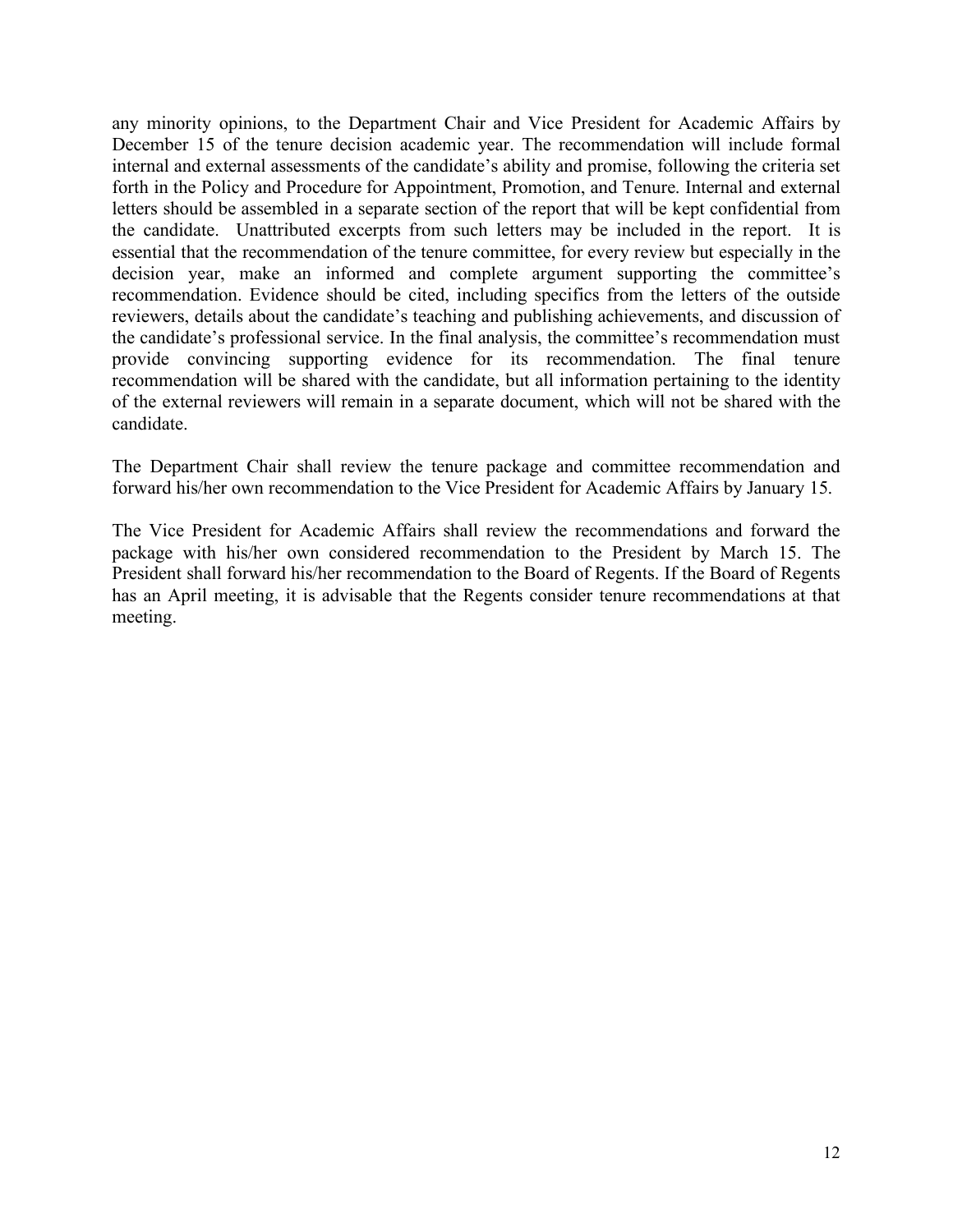#### **III.Promotion or Appointment to full Professor**

(See Appendix: Guidelines for the Assessment of Candidates for Promotion to Full Professor, Adopted by the Faculty Council, 4/96 and revisions 5/12/00)

Initiation of appointment or promotion to full Professor will be at the request of the subject faculty member, the department chair, other tenured full Professors, or the Vice President for Academic Affairs. A request must be made in writing to the Vice President for Academic Affairs by the end of September of the year in which it is to be considered. The Vice President for Academic Affairs will submit the request to the Promotion Committee for review.

The Promotion Committee consists of five tenured full Professors appointed by the Vice President for Academic Affairs. The Committee membership includes one to three new members each year, and the term of appointment is three years. The Committee will request that the candidate compose a review package similar in content to that used for tenure decisions. In addition, the Committee will invite letters from all of the Institute's tenured full Professors, from tenured faculty within the candidate's department, from the Dean of Graduate Studies, and if appropriate from one or more directors of Institute divisions. The Committee will also obtain letters from no less than three distinguished outside reviewers who work in the same field as the candidate, following the same procedure used to select outside reviewers for tenure cases.

The Promotion Committee may interview the candidate and shall deliberate. A recommendation will be forwarded to the Vice President for Academic Affairs by March 15, who will forward it, with his/her own recommendation to the President by April 15, for possible referral to the Board of Regents.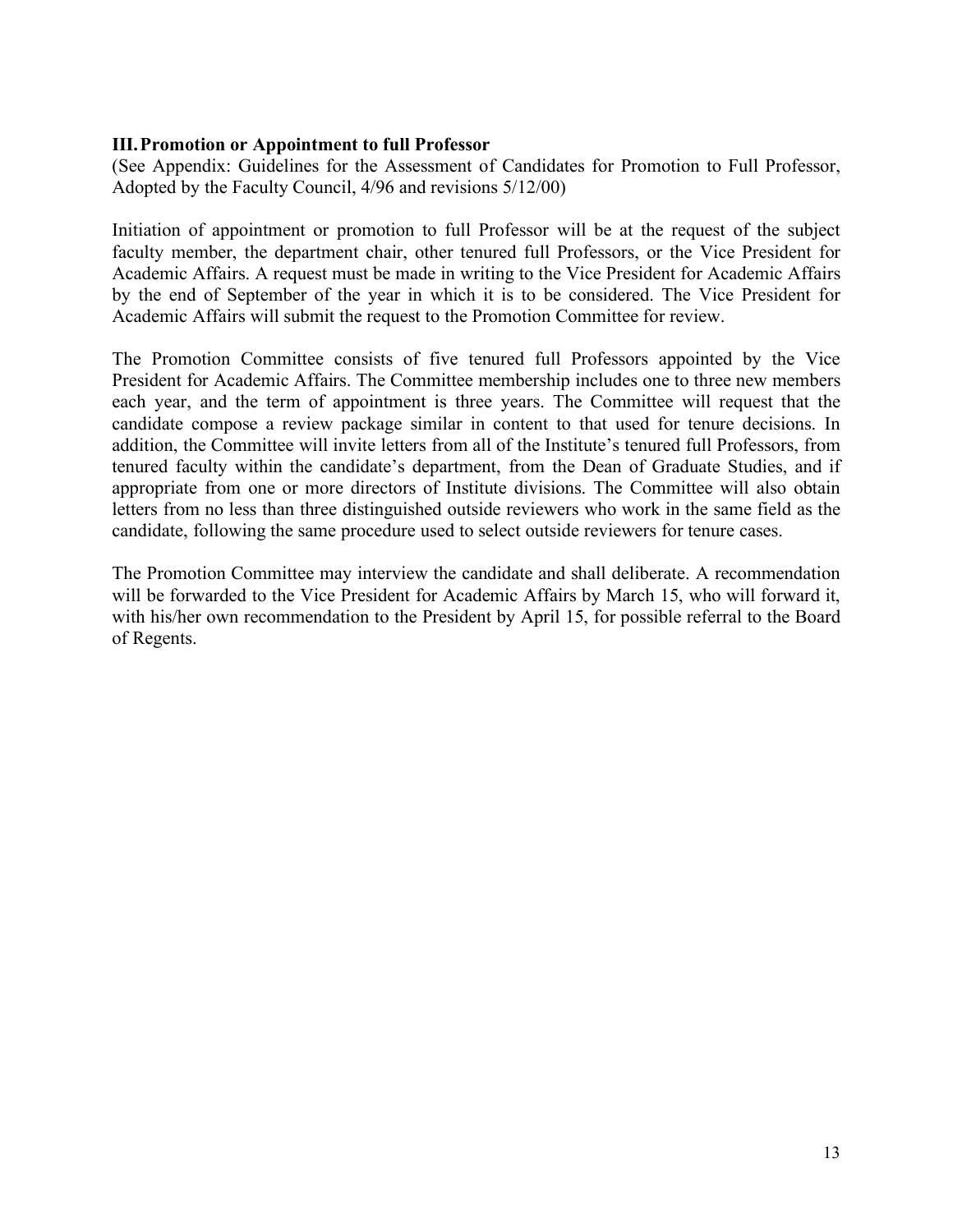# **APPENDIX**

### **I. Important Dates and Processes in Procedures for Appointment, Promotion, and Tenure -- New Mexico Institute of Mining and Technology**

#### *A. Length of probationary period*

Initial appointment at all levels is normally considered probationary.

Tenure and promotion must be granted within seven years of service at Tech. Pending sufficient justification, tenure decisions can be deferred past the fifth year, but the maximum probationary appointment is seven years, if the candidate is to remain employed at the Institute. Normally the tenure decision will not be made prior to the fifth year. Tenure can only be awarded for faculty hired with tenure at the time of appointment in accordance with the procedures outlined in the Policy for hiring faculty with tenure.

#### *B. Procedures for selection of tenure committee*

Formed within three months of initial appointment.

Consists of five tenured Associate or full Professors, appointed by Vice President for Academic Affairs, recommended by Department Chair.

At least two tenure committee members will be from outside the department.

#### *C. Procedures for annual tenure review*

January 15 or before, candidate's annual review file, following the format specified by the department, will be submitted to the tenure committee chair.

February 15 or before, tenure committee will review the candidate's review file, meet with the candidate to discuss his or her progress, and report its finding on the Probationary Faculty Appraisal Form. Normally by May 1 the Appraisal Form will be returned to Department Chair, Vice President for Academic Affairs, and the candidate.

#### *D. Procedures for non-reappointment*

February 15 or before, preliminary or final recommendation of non-reappointment must be sent to Vice President for Academic Affairs.

# *E. Final tenure review*

Initiated by Vice President for Academic Affairs in May, before academic year of decision.

By August 15, the candidate's final review file will be submitted to the tenure committee chair.

Final tenure review will include formal internal and external assessments of candidate's ability and promise.

Letters from all tenured faculty or research staff on campus will be invited.

Committee must obtain written letters from no less than five distinguished outside reviewers who work in the same field as the candidate.

Candidate can suggest outside reviewers, but committee chair shall seek the names of other distinguished individuals who should be familiar with the candidate's work.

The collected letters will include at least four outside reviewers with no conflict of interest with or bias toward the candidate (i.e., dissertation advisor, coauthors, collaborators on sponsored research, supervisor, etc.).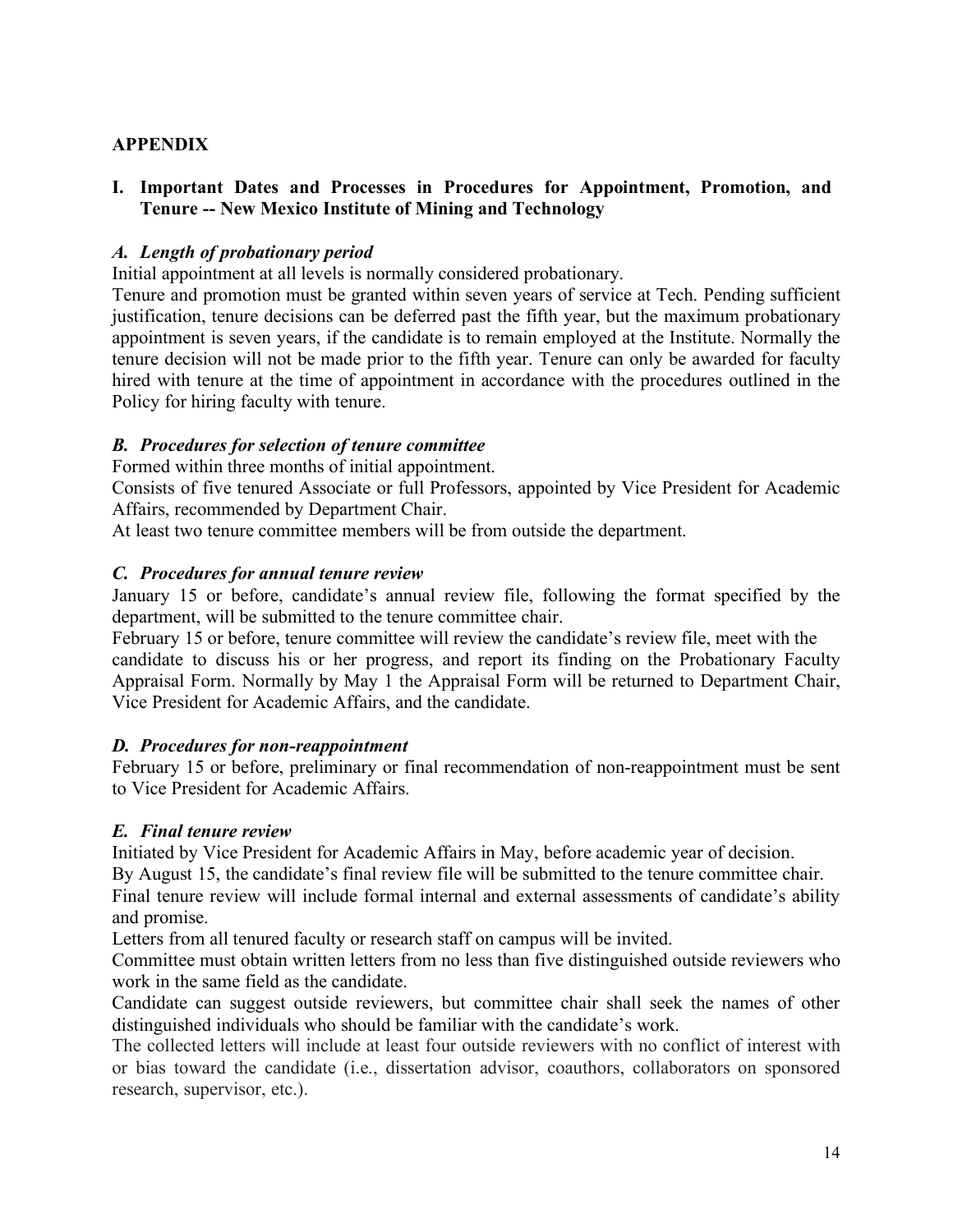# *F. Final tenure review deadlines*

December 15 or before of decision (academic) year committee will send recommendation, along with any minority opinions, to Department Chair and Vice President for Academic Affairs.

January 15 or before Department Chair will submit recommendation to Vice President for Academic Affairs

March 15 or before Vice President for Academic Affairs will make recommendation to the President, who, if feasible, will then make his or her recommendation to the Board of Regents in April.

# *G. Typical (5-year) Tenure Track at New Mexico Tech*

| <b>Action</b>                                                                                                              | (Deadline) | Year             |
|----------------------------------------------------------------------------------------------------------------------------|------------|------------------|
| <b>Initial Appointment</b>                                                                                                 | Jan or Aug | $\mathbf{x}$     |
| Tenure committee recommended by Department Chair to VPAA                                                                   | Nov $15$   | $\mathbf{x}$     |
| Committee chair meets with candidate to discuss expectations                                                               | Dec 31     | $\mathbf{x}$     |
| <b>1st Review</b>                                                                                                          |            | $x+1$            |
| Candidate supplies Department Chair and Committee Chair with review Jan 15<br>package                                      |            |                  |
| Committee meets with candidate to discuss progress and<br>recommendation                                                   | Feb 15     |                  |
| Committee reports to Department Chair, VPAA and candidate                                                                  | Feb 15     |                  |
| Department Chair submits recommendation to VPAA                                                                            | March 1    |                  |
| Probationary Faculty Appraisal Form ideally returned to the committee May 1<br>and candidate                               |            |                  |
| 2nd Review (same as above)                                                                                                 |            | $x+2$            |
| 3rd Review (same as above)                                                                                                 |            | $\overline{x+3}$ |
| 4th Review (same as above)                                                                                                 |            | $x+4$            |
| <b>5th and Final Review</b>                                                                                                |            |                  |
| <b>VPAA</b> initiates final review process                                                                                 | May 15     | $x+4$            |
| Candidate supplies VPAA and Committee Chair with final review<br>package, along with a list of suggested outside reviewers | Aug $15$   | $x+4$            |
| Committee submits final report to VPAA and Department Chair                                                                | Dec $15$   | $x+4$            |
| Department Chair submits recommendation to VPAA                                                                            | Jan 15     | $x+5$            |
| VPAA submits recommendation to President                                                                                   | Mar $15$   | $x+5$            |
| President submits recommendation to Board of Regents                                                                       | Apr $1$    | $x+5$            |
| Board of Regents final (approval) decision                                                                                 | April      | $x+5$            |
| <b>New tenured appointment begins</b>                                                                                      |            | $x+5$            |
|                                                                                                                            |            |                  |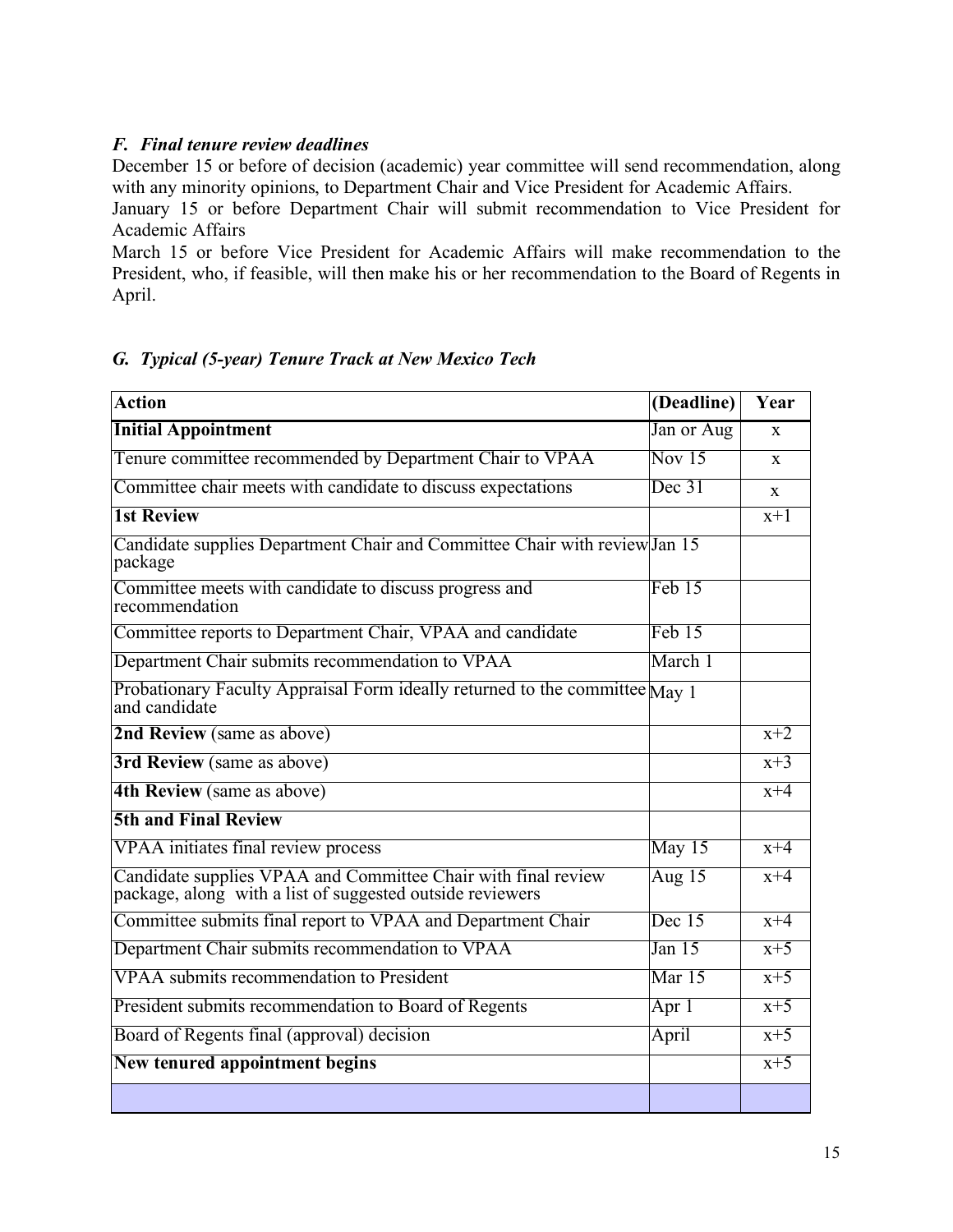#### **II. Guidelines for the Assessment of Candidates For Promotion to Full Professor**

(Adopted by the Faculty Council, 5/96 revisions 5/12/00)

#### *A. Introduction*

The Policy for Appointment, Promotion and Tenure: New Mexico Institute of Mining and Technology, version of 14 March 1990, sets forth the criteria for promotion to the rank of Professor: "Appointment or promotion to this rank therefore requires evidence of exceptional distinction by a combination of leadership, accomplishment, and service in the scholarly, educational, and general intellectual life of the Institute or wider academic community. In itself a long period of service does not justify promotion to the rank of full Professor." In the associated Procedures document (same date), the Committee on Promotion and Tenure is assigned responsibility for evaluating candidates for promotion to Professor and making recommendations regarding those candidates to the Vice President for Academic Affairs. The purpose of this document is to provide detailed guidelines for the evaluation process by the Promotion Committee. Guidelines are needed to help make the evaluation process objective and quantifiable, to provide consistency in the procedures used for evaluation from year to year, to help ensure fairness and equity in the outcome of the evaluations, and to ensure that the basis for recommendations is adequately justified and documented. The purpose of the Guidelines is not to impose a rigid formula for evaluation of candidates; it is explicitly recognized that each case is unique and that individual circumstances must be given full consideration.

#### *B. Nomination and Preliminary Evaluation*

According to the Procedures, candidates for promotion can be nominated by "the subject faculty member, the department chair, other tenured full Professors, or the Vice President for Academic Affairs". Nominations should be sent to the Vice President for Academic Affairs by September 30th of the academic year in which it is to be considered. Nominations should be accompanied by a vita for the person nominated and a memorandum to support the nomination. In general, self-nominations are not encouraged. Department chairs and senior professors should normally take an active role in advising and, when the time is appropriate, acting as advocates for the promotion of Associate Professors in their departments. After receiving the nominations, the Committee will request that each candidate compose a review package similar in content to that used for tenure decisions. The Committee will perform a preliminary evaluation of the nominations. Those nominees passing the preliminary evaluation will be asked to supply an updated set of supporting documentation to be evaluated by the Committee, full Professors in the Institute, and outside reviewers. Those nominations not passing the preliminary review will be returned, with a justification of the decision, for the Vice President's review. The Vice President may elect to discontinue consideration of the nomination or to return it to the Committee for full consideration.

# *C. Criteria*

The Policy and Procedure for Appointment, Promotion, and Tenure sets forth the following four areas of activity in which evidence of "exceptional distinction" by candidates for promotion should be sought: (1) teaching, (2) research and creative work, (3) professional competence and activity, and (4) Institute and public service. Definitions and examples of these areas are described in the Policy. This document provides specific guidance on methods for comparative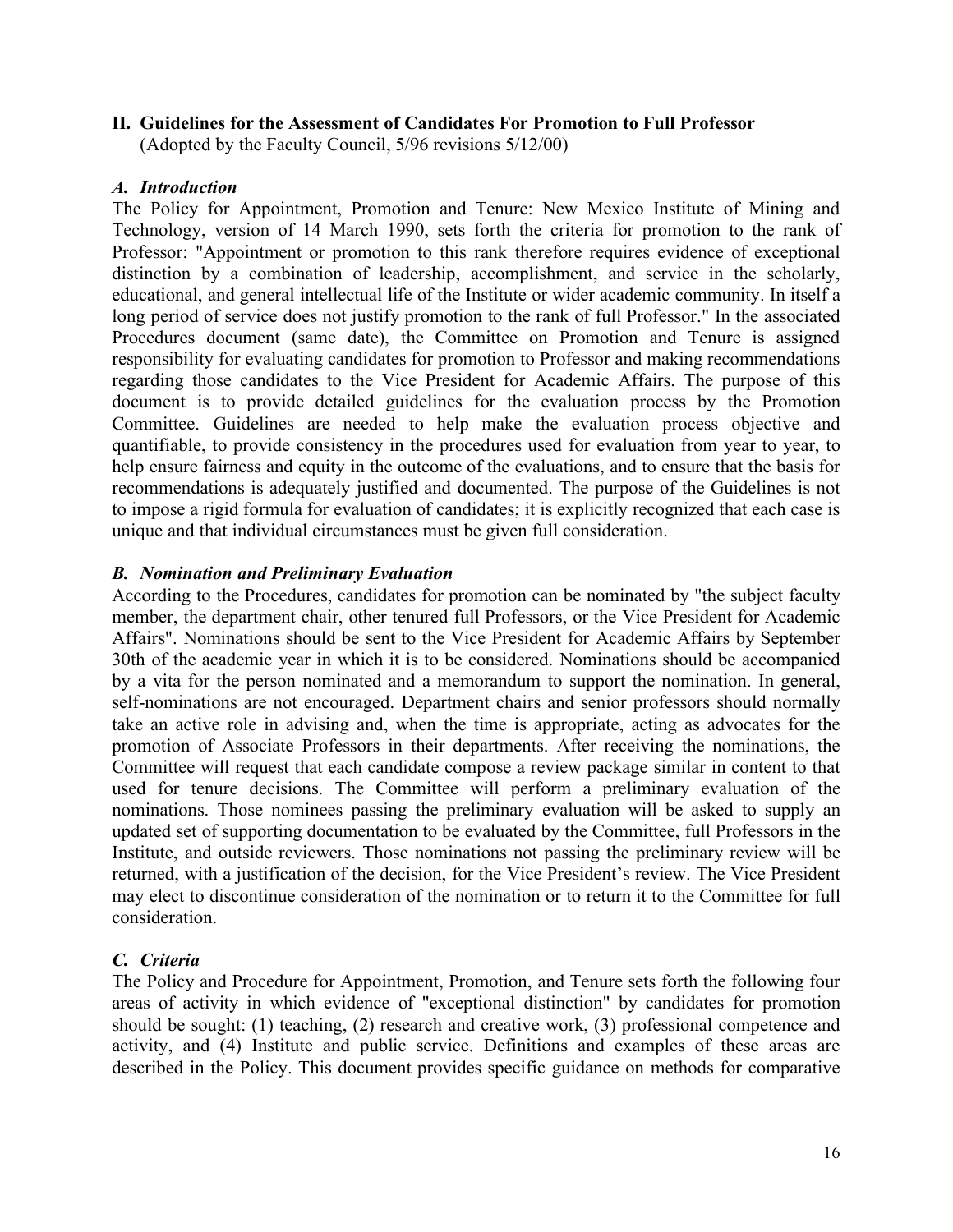evaluation of performance in these areas. Separate guidelines are provided for faculty in scientific and engineering fields and for those in the humanities and other fields.

In general, it would appear to be unreasonable to expect "exceptional distinction" in all four of the areas described above. However, distinction in at least two of these areas should be evident in order to meet the criteria. Teaching and research are the two essential activities of the Institute's faculty; and, as such, active participation and success in both of these areas and exceptional distinction in at least one should be demonstrated. The basis for comparison should usually be the faculty previously promoted in the Institute. In cases where appropriate comparisons within the Institute are not available, opinions should be sought on the prevailing standards at comparable institutions. In cases where there is doubt, decisions should be made that will ensure that the standards of excellence at the Institute will increase with time, rather than decrease. In order to demonstrate a sustained record of distinction, it is expected in most cases that five or more years will have elapsed since the promotion to Associate Professor.

# *D. Record-Keeping*

In order to promote consistency and objectivity in the evaluation process, it is necessary to provide a basis for comparison with promotions, usually in the previous five years. This can be accomplished only if records are kept of the achievements of those previously promoted. It is the responsibility of the Chair of the Promotion Committee to compile the quantitative information on the candidates, to provide the committee with a comparison with the average achievements of those previously promoted, to update the records after promotions are approved, and to return complete files to the Vice President for Academic Affairs.

# *E. Teaching*

The Policy and Procedure for Appointment, Promotion, and Tenure states: "In judging the effectiveness of a candidate's teaching, committees should consider the following: the candidate's present command of the subject; continues learning in the subject area; ability to organize material and to present it with force and logic; ability to arouse curiosity in beginning students and to stimulate advanced students to work creatively; capacity to awaken in students an awareness of the relationship of the subject to other fields of knowledge; and the extent and skill of the candidate's participation in the academic advising and general guidance of students."

One basis for judging teaching performance is student evaluations. Departments will provide to the committee summaries of student evaluations (compilations of numerical scores and written comments) for all classes taught since the candidate was promoted to Associate Professor, or for the last 5 years, whichever is shorter. The numerical scores should be averaged by grade level (i.e., 100-200, 300-400, 500 level) inasmuch as there are often systematic differences between evaluations at different grade levels. Average numerical scores above 4 in upper division courses, or 3 in lower divisions courses, can be taken to indicate distinction, if supported by other evidence. An additional form of evidence is numbers of undergraduate advisees, M.S. students, and Ph.D. students. Other evidence could include impressions gained from written comments by students on the evaluation form, opinions offered by other faculty members, written opinions submitted by former students, impressions gained from classroom visitations, and evidence of developing new and effective programs and techniques of instruction. Information on graduate advisees who have gone on to distinguished careers is another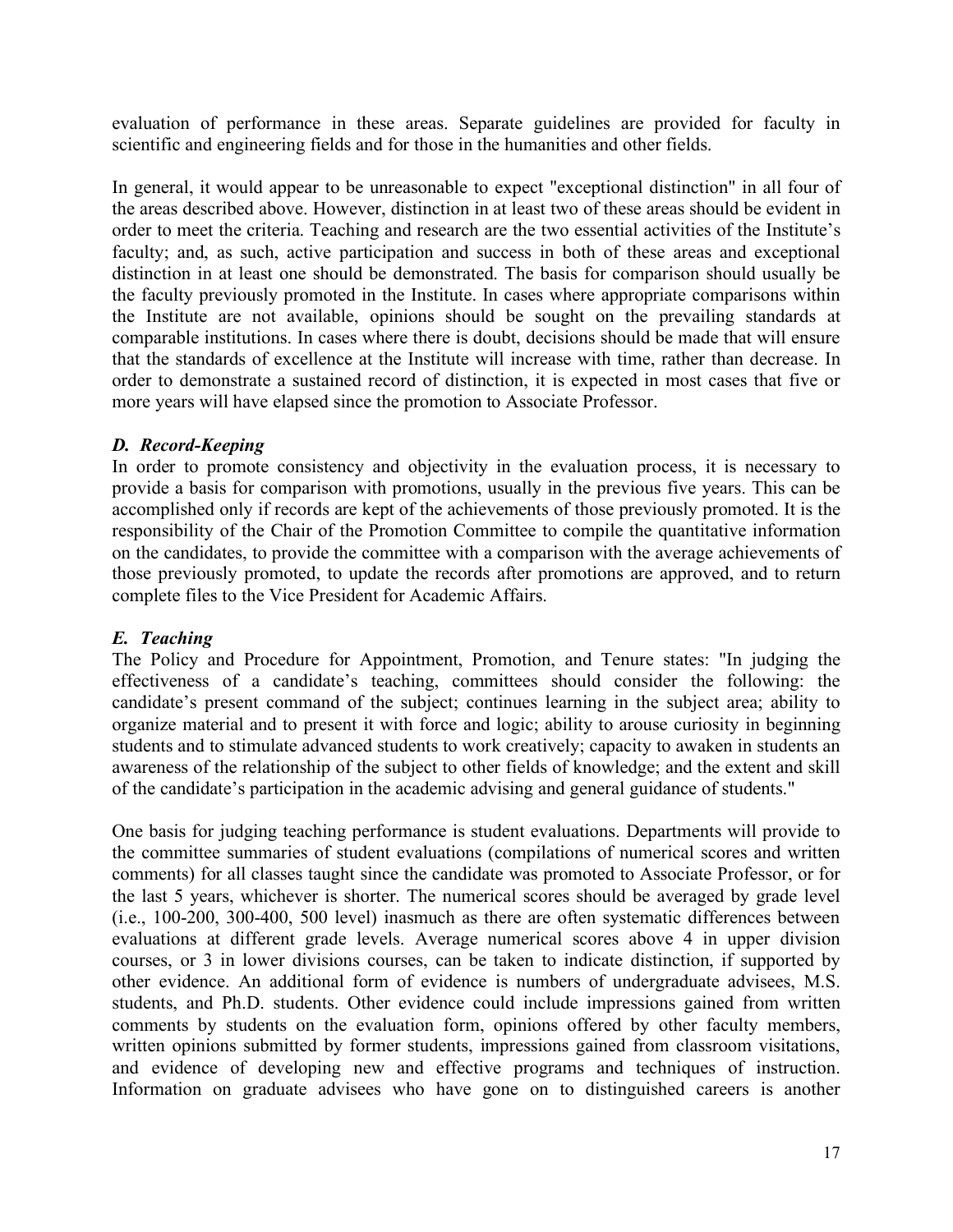particularly important basis for judgment. Receiving official recognition for teaching achievement (such as the Institute Distinguished Teaching Award) is another. In cases where either teaching performance is a critical part of a case for distinguished achievement, or where teaching quality appears to be so low as be an impediment to promotion, it is recommended that the committee verify the situation by conducting interviews with advisees and students who have taken courses from the instructor under consideration. The Registrar can provide a list of randomly selected students to interview.

# *F. Research and Scholarship*

# *1. For Scientific and Engineering Faculty*

Distinction in research and engineering development among candidates in the scientific and engineering fields should be demonstrated by evidence that the candidate's work has materially advanced the particular field. Primary, quantifiable evidence includes numbers and amounts of grants, numbers of publications in peer-reviewed journals, and books published. Numbers of patents may be important in some engineering or medical fields. However, such qualification should no degenerate into mere "bean counting;" it is the significance of the ultimate research product that is of primary importance, not the quantity.

One measure of the significance of the research can be found in numbers of citations listed in the Science Citation Index. Listings in the SCI must be used with caution. The SCI lists only citations from peer-reviewed journals and the relative importance of these journals as a means of disseminating results varies widely by field. Because not all journals are surveyed by the SCI, this may unduly bias the listings for some fields. Average numbers of publications and numbers of citations per publication vary widely by field, which can markedly affect numbers of SCU listings. Nevertheless, the SCI provides one of the very few readily available and quantifiable measures of the impact of an individual's research or engineering work, and is thus of importance. Candidates who feel that the SCI does not adequately characterize the importance of their work may provide documentation for the cause of the situation and should provide some alternative basis for comparison.

Another important and quantifiable measure of the significance of a candidate's work is the number of times that the candidate is requested to make presentations on that work. Invited presentations should be broken into three categories: (1) keynote presentations at scientific or engineering meetings (most significant), (2) invited papers (not keynote) at meetings, and (3) invited seminars at academic departments and other institutions.

Secondary, but still quantifiable, types of evidence include numbers of publications that are not in peer-reviewed journals and numbers of reports (not necessarily published). In some cases candidates may be able to assert that such methods of disseminating results are of equal or greater importance than peer-reviewed publications in their particular field, but demonstration of such assertions should be required. If performance in the primary types of evidence is high, lower values in these categories should not be a detriment.

# *2. Scholarly and Creative Work in Humanities, Fine Arts, and other Nontechnical Fields*

Like distinction in research and engineering development for candidates in scientific and engineering fields, distinction in scholarship and creative work for candidates in Humanities,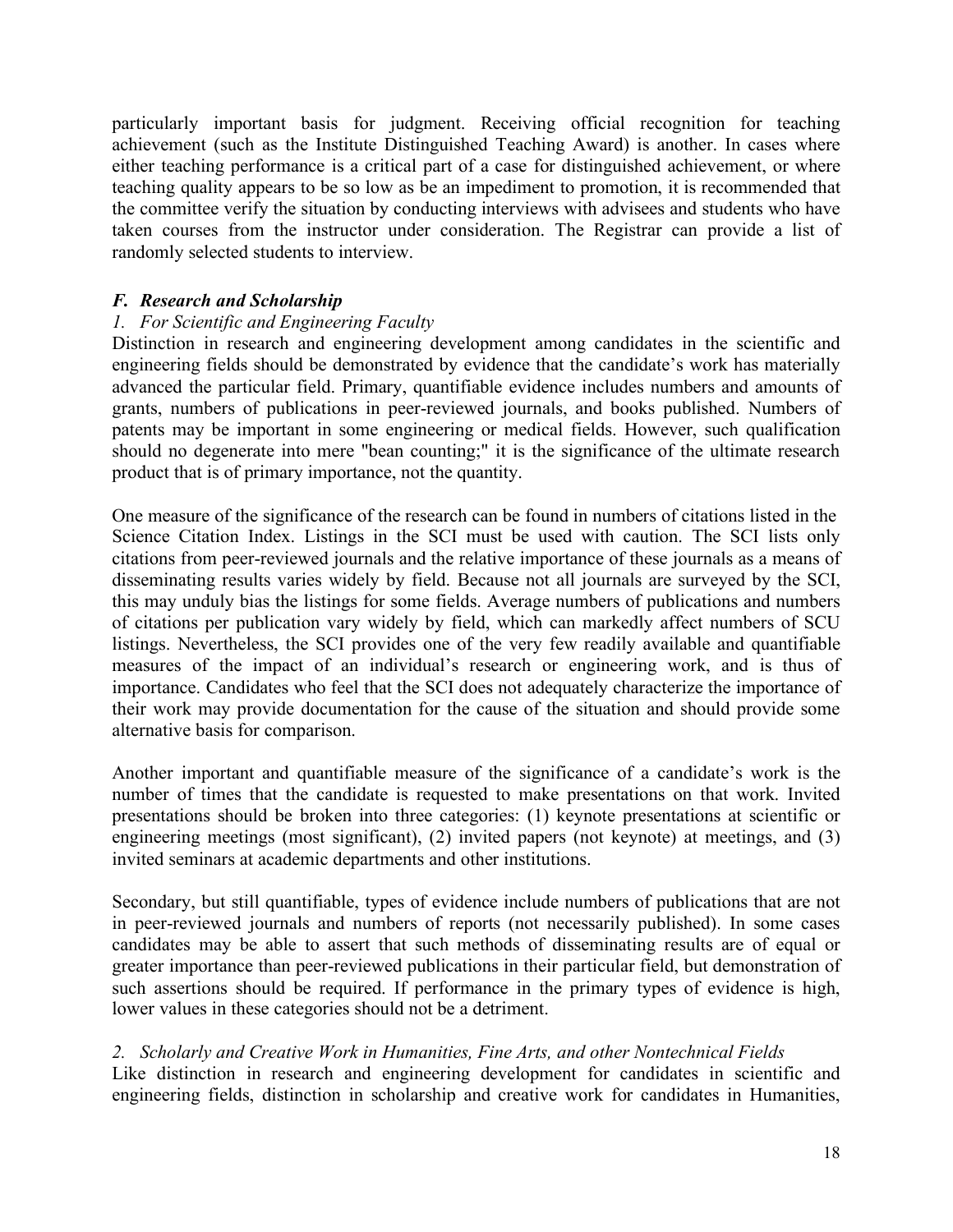Fine Arts, and other nontechnical fields should be demonstrated by evidence that the candidate's work has made a significant contribution to the particular field. Faculty awarded the title of full Professor in these areas should have achieved national or international recognition for their scholarship or creative activity, should have provided leadership in professional organizations at the national level, should have provided strong leadership in the areas of teaching, professional development and service, and should demonstrate evidence of increasing leadership in these areas.

Candidates should demonstrate significant achievement in scholarship and creative activity by the publication of books, monographs, translated books, a significant number of articles in refereed journals or book chapters, or a substantial number of performances or exhibitions of creative work that have achieved national or international recognition. Other evidence of significant achievement in these areas includes the successful application for grants from major funding sources, editing of scholarly journals with national or international circulation, and major achievement awards.

Scholarship and creative activity may consist of the following kinds of activity: Publication of books, monographs, book-length translations, or edited books; original research and scholarship published in refereed journals; book chapters, articles in non-refereed journals, and translated articles; significant professional presentation of creative work by performance, exhibits, demonstrations, and publications; invited presentations at local, regional, national or international meetings; invited lectures or artist-in-residence appointments at other universities; successful proposals for professional grants; professional awards for scholarship or creativity; editing of scholarly journals.

# *3. Research and Scholarly Work in all Fields*

There are two types of every significant but non-quantifiable evidence for the importance of a candidate's work. The first is honors and awards outside of the candidate's department. These can include being awarded the status of "Fellow" (or equivalent title) in the candidate's professional society, distinguished lectureships, and other medals and achievement (not service) awards. Such external recognition constitutes prima facie evidence of distinction. The second is evaluations by distinguished, independent reviewers in the candidate's field. At least three such evaluations should be obtained. The reviewers should be made aware of the criteria for promotion at the Institute and should be able to affirm that the candidate has met those criteria. Reviewers should be particularly asked to focus on the significance of the candidate's work.

Qualitative evidence of a secondary nature includes letters of support from fellow department members, coworkers, colleagues, and former advisors and mentors. Such letters should normally be expected to be quite positive, but can constitute corroborative evidence.

# *G. Professional Activity*

Evidence should be sought for both service and leadership in the candidate's professional field. Such evidence is not readily subject to quantification, but is relatively easily recognized. Important evidence includes service as associate editor or on editorial boards of professional journals. Service as chief editor is particularly noteworthy, as is being honored with a service award by a professional organization. Election to significant offices in professional organizations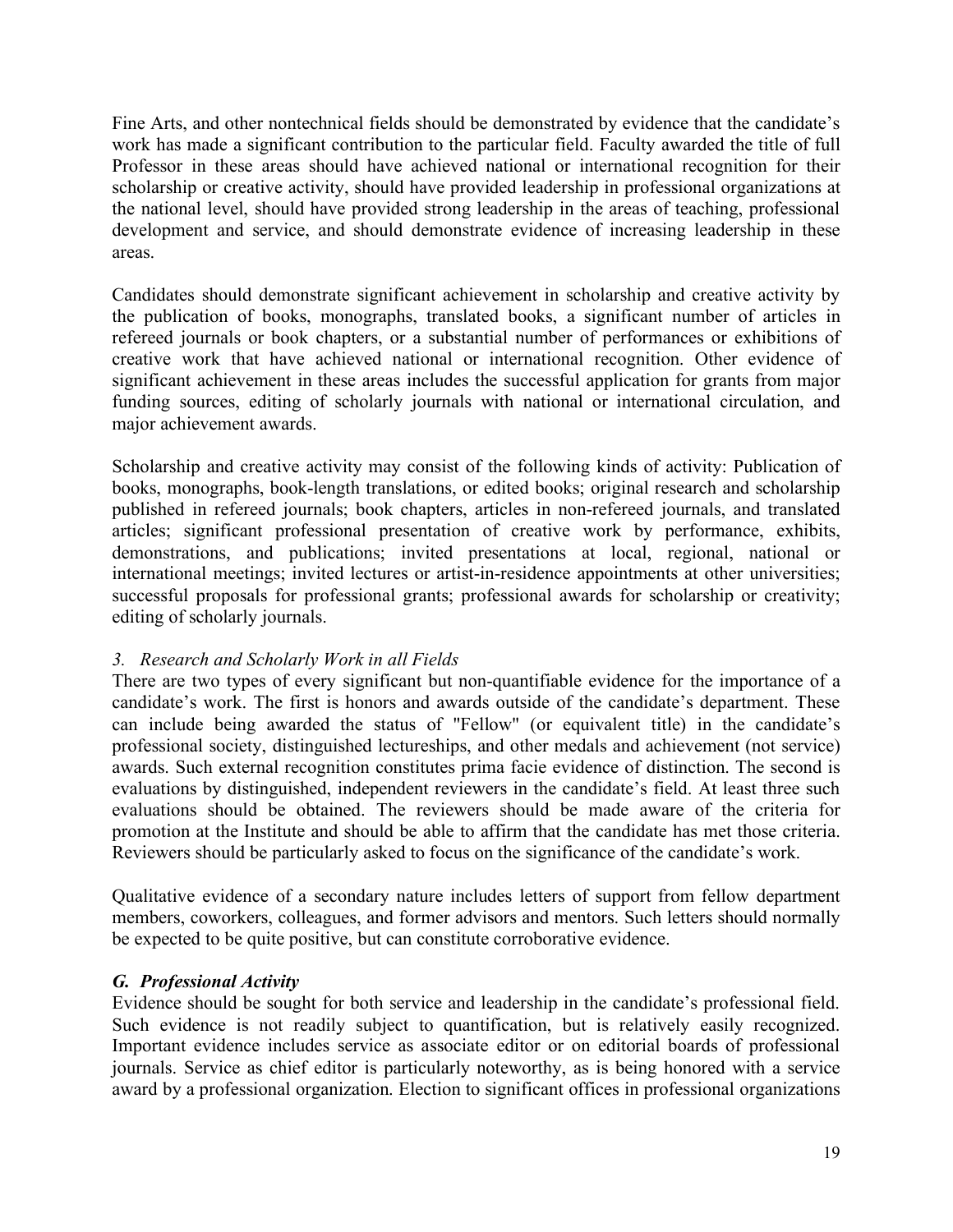is also noteworthy, as is playing a major role in the organization of professional conferences. Minor offices in professional organizations, organizing sessions or symposia at professional meetings, and regularly serving as a reviewer for professional journals are all indications of worthwhile professional activity.

# *H. Institute and Public Service*

Again, the evidence for distinction in Institute and public service is not easily quantified, but should be readily apparent to the members of the Promotion Committee. In order to serve as an important qualification for promotion, such evidence should not merely show routine participation in Institute activities and public organizations, but rather should demonstrate leadership in these arenas. Examples would include holding important offices in the Institute Senate or Faculty Council, serving as Department Chair, or chairing active Institute committees, or playing similar roles in public service organizations or other such bodies.

# *I. Basis for Evaluation*

The evidence for a record of distinction can be divided into two categories. The first is objective data that are at least partially subject to quantification, as discussed above. in general, candidates for promotion should be expected to have attained similarly high levels of quantifiable achievements as those of candidates promoted in recent years. In some cases a candidate with performance significantly below these levels in some areas may have compensating areas of excellence that permit a favorable recommendation, but such decisions should be explicitly justified.

The second type of evidence is subjective opinions and other indications of professional stature such as leadership positions or honors, which are not readily quantified. For such evidence, comparison with faculty previously promoted is less appropriate, and emphasis should be laid on, first, whether this evidence corroborates the quantitative evidence, and, second, whether the sum of this evidence provides a case for professional distinction.

In order to provide a consistent basis for evaluation, each nominee should include the following in the review package submitted to the Promotion Committee:

- curriculum vitae
- complete lists (with authorship clearly delineated) of refereed publications
- books
- technical reports
- other publications
- presentations
- invited lectures
- research grants, with dollar amounts and periods of performance
- awards received
- all teaching evaluations since the last promotion
- list of all M.S. and Ph.D. advisees, their thesis/dissertation titles, and completion dates
- contact information, including e-mail addresses, for four external referees